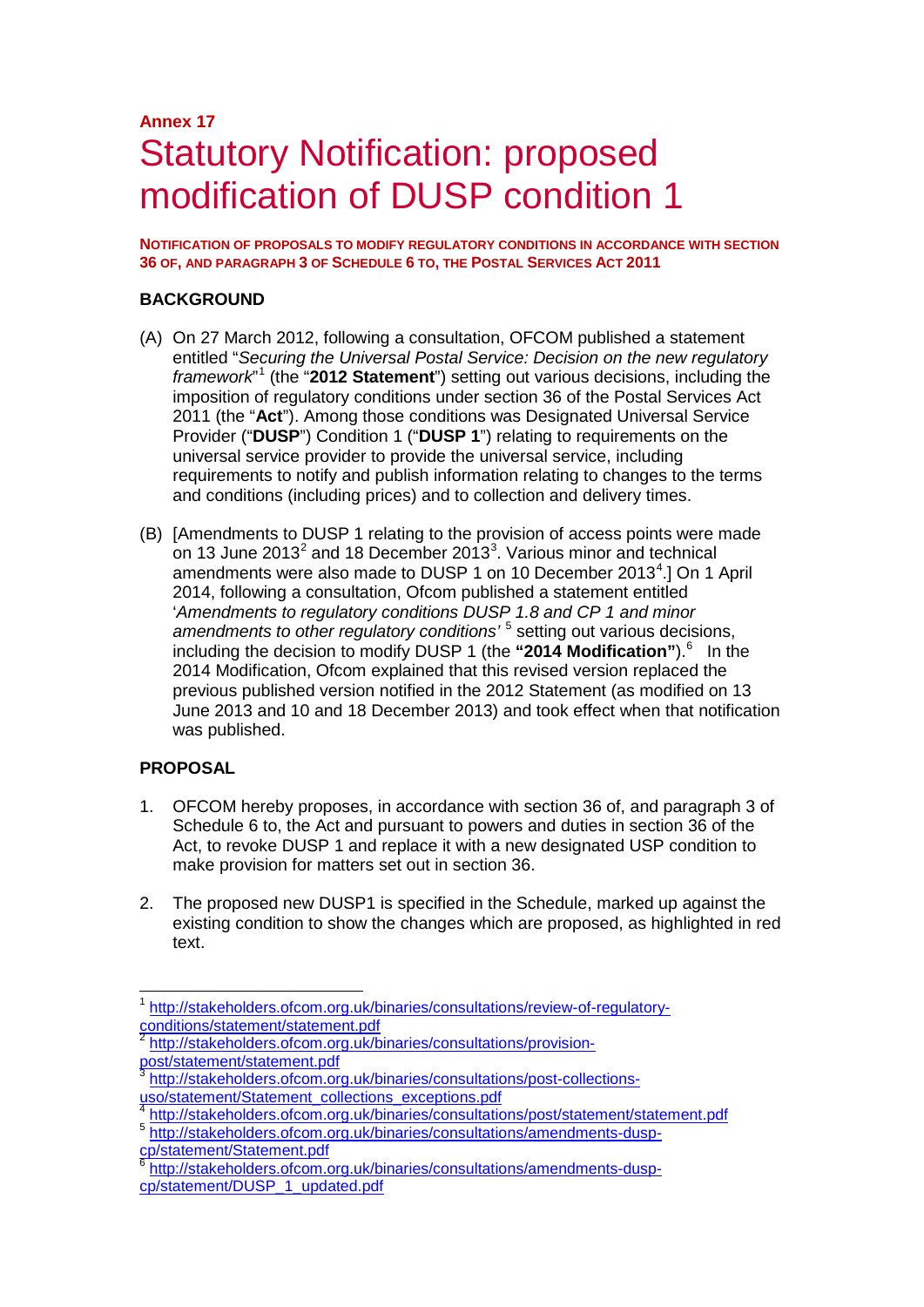3. The effect of, and OFCOM's reasons for making, this proposal are set out in the accompanying consultation document.

#### **Ofcom's duties and legal tests**

- 4. OFCOM is satisfied that this proposal satisfies the general test in paragraph 1 of Schedule 6 to this Act and the requirements of section 36 of the Act.
- 5. In making this proposal, OFCOM have considered and acted in accordance with their principal duty in section 29 of the Act and their general duties in section 3 of the Communications Act 2003.

#### **Making representations**

- 6. Representations may be made to OFCOM about the proposal set out in this Notification by no later than 3 August 2016.
- 7. Copies of this Notification and the accompanying consultation document have been sent to the Secretary of State in accordance with paragraph 5(1)(a) of Schedule 6 to the Act.
- 8. By virtue of paragraph 3(5) of Schedule 6 to the Act, OFCOM may give effect, with or without modifications, to a proposal with respect to which it has published a notification only if OFCOM has—
	- (a) considered every representation about the proposal that is made to OFCOM within the period specified in this Notification; and
	- (b) had regard to every international obligation of the United Kingdom (if any) which has been notified to OFCOM for this purpose by the Secretary of State.

#### **Interpretation**

- 9. Except insofar as the context otherwise requires, words or expressions shall have the meaning assigned to them in this Notification and otherwise any word or expression shall have the same meaning as it has been ascribed for the purpose of Part 3 of the Act or for the purpose of DUSP 1 (as relevant).
- 10. In this Notification—
	- (a) **"2012 Statement"** has the meaning given to it in recital (A) to this Notification;
	- (b) "**2014 Modification**" has the meaning given to it in recital (B) to this Notification;
	- (c) "**Act**" means the Postal Services Act 2011 (c.5);
	- (d) "**DUSP 1**" means the Designated Universal Service Provider condition referred to in recital (A) of this Notification which was imposed on Royal Mail with effect from 1 April 2012, as modified on 13 June 2013, 10 and 18 December 2013 and 1 April 2014; and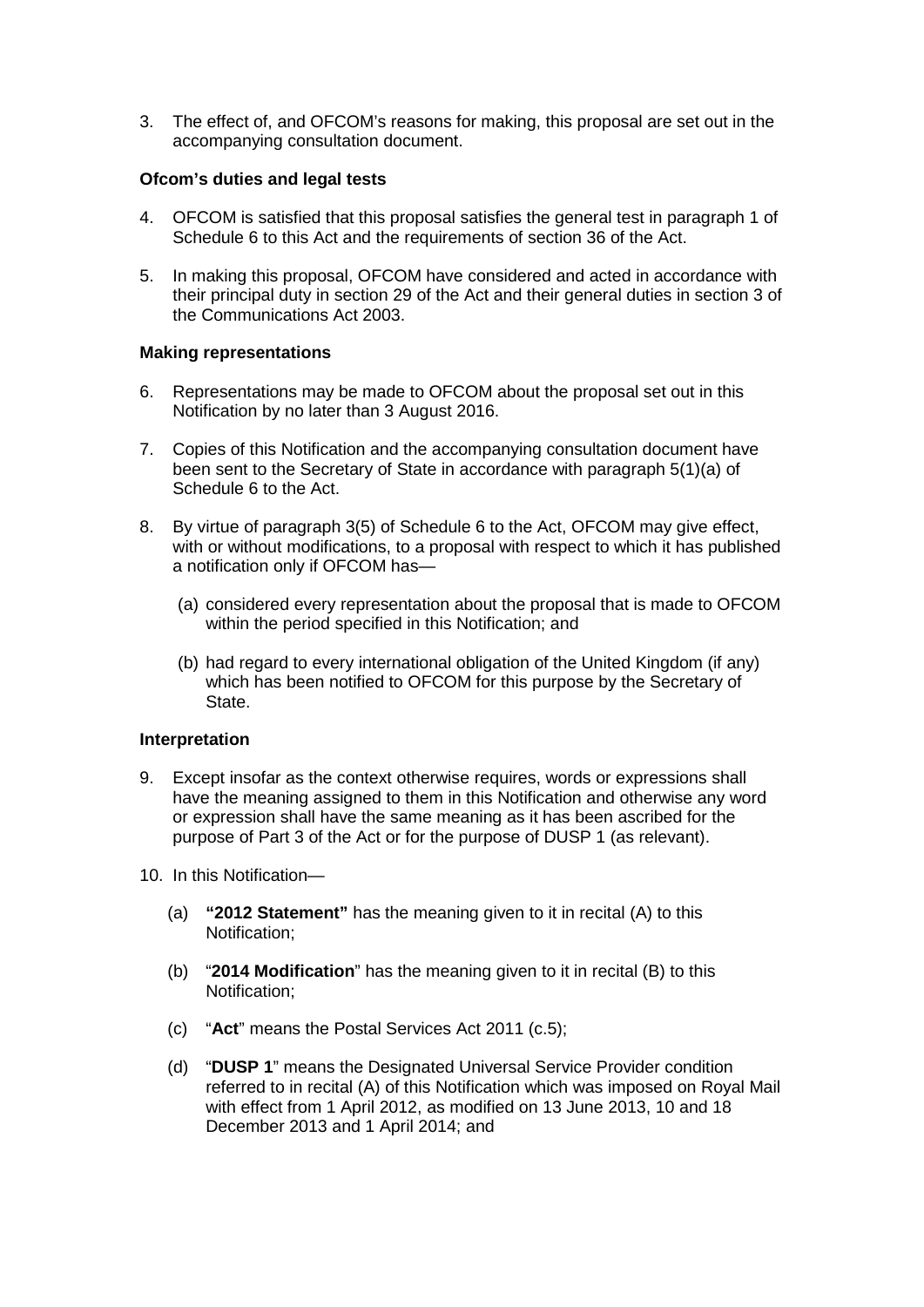- 11. For the purpose of interpreting this Notification—
	- (a) headings and titles shall be disregarded;
	- (b) expressions cognate with those referred to in this Notification shall be construed accordingly;
	- (c) the Interpretation Act 1978 (c. 30) shall apply as if this Notification were an Act of Parliament.
- 12. The Schedule to this Notification shall form part of this Notification.

Signed by

leerley.

#### **Jonathan Oxley**

#### **Group Director, Competition Group**

A person duly authorised by OFCOM under paragraph 18 of the Schedule to the Office of Communications Act 2002

24 May 2016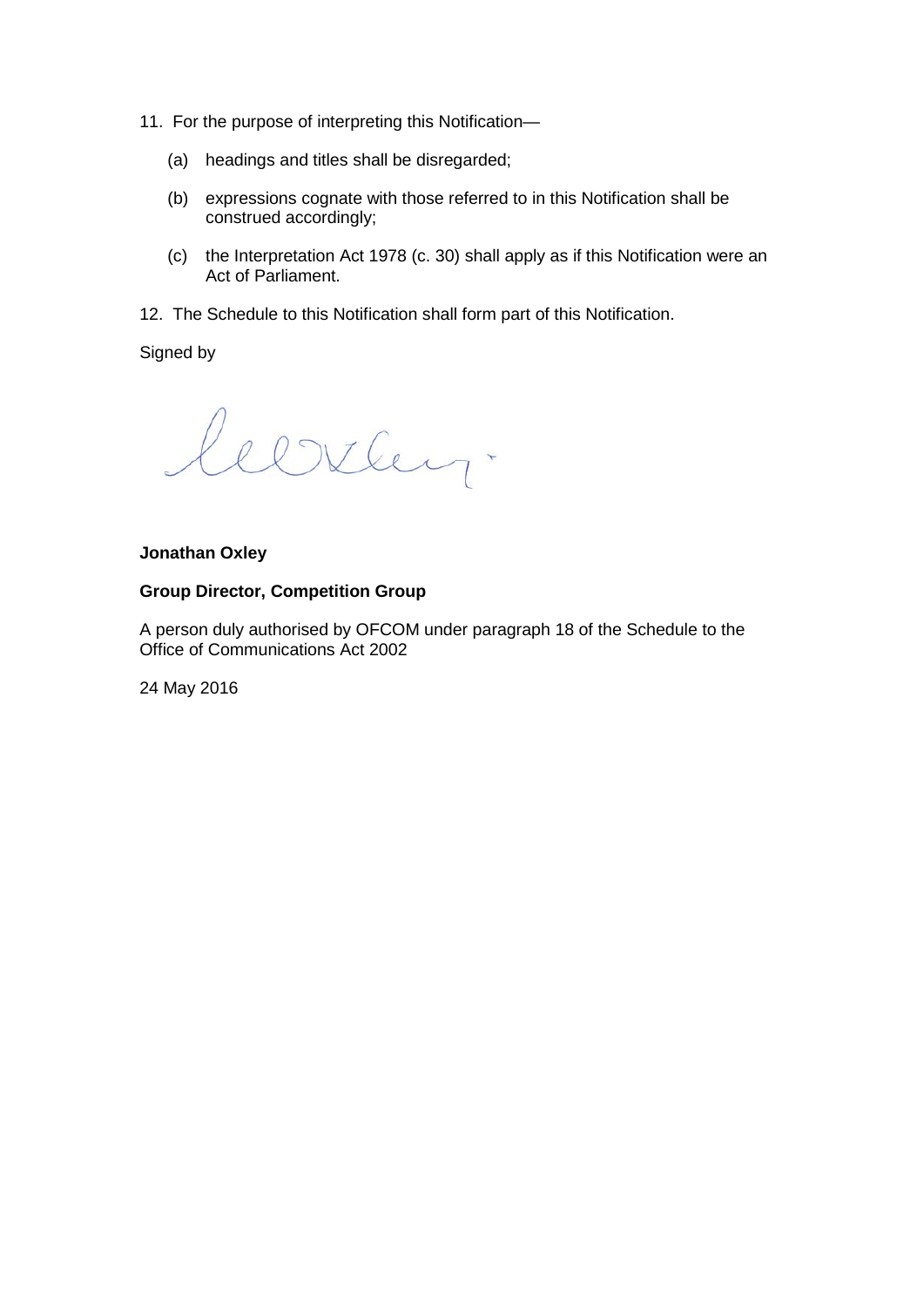## **Schedule**

# Proposed modifications to DUSP Condition 1

### **DESIGNATED USP CONDITION 1**

#### **SERVICES, ACCESS POINTS, PERFORMANCE TARGETS, NOTIFICATION AND PUBLICATION AND CONTINGENCY PLANNING**

#### **1.1. Application, definitions and interpretation**

| <b>DUSP</b>          | This Designated USP condition ("DUSP Condition") shall apply to                                                                                                                                                                                                                                                                              |
|----------------------|----------------------------------------------------------------------------------------------------------------------------------------------------------------------------------------------------------------------------------------------------------------------------------------------------------------------------------------------|
| 1.1.1                | the universal service provider.                                                                                                                                                                                                                                                                                                              |
|                      |                                                                                                                                                                                                                                                                                                                                              |
| <b>DUSP</b><br>1.1.2 | In this DUSP Condition-                                                                                                                                                                                                                                                                                                                      |
|                      | (a) "Act" means the Postal Services Act 2011 (c.5);                                                                                                                                                                                                                                                                                          |
|                      | (b) "actual routing time" means the period in working days, between<br>the deemed date of collection of a postal packet and the deemed<br>delivery date of that packet;                                                                                                                                                                      |
|                      | (c) "appointed date" means 1 October 2011;                                                                                                                                                                                                                                                                                                   |
|                      | (d) "appropriate testing methodology" means a testing methodology<br>which is:                                                                                                                                                                                                                                                               |
|                      | (i). representative of the range of services and customers for whom<br>these performance targets are relevant;                                                                                                                                                                                                                               |
|                      | (ii). capable of providing results with measurable statistical<br>significance; and                                                                                                                                                                                                                                                          |
|                      | (iii). compliant with Article 16 of the Directive;<br>with reference where relevant to harmonised standards adopted under<br>Article 20 of the Directive.                                                                                                                                                                                    |
|                      | (e) "blind" means registered as blind under the provisions of the National<br>Assistance Act 1948;                                                                                                                                                                                                                                           |
|                      | (f) "Certificate of Posting" means a document issued or validated by<br>a post office affirming that a postal packet has been deposited for<br>conveyance;                                                                                                                                                                                   |
|                      | (g) "Christmas period" means the period commencing on the first<br>Monday in December in any year and ending at the start of the<br>first working day after the New Year public holiday in the following year<br>or, in Scotland, at the start of the first working day after the Scottish<br>New Year public holiday in the following year; |
|                      | (h) "Consumer Advocacy Bodies" means Citizens Advice, Citizens<br>Advice Scotland and the General Consumer Council for Northern<br>Ireland;                                                                                                                                                                                                  |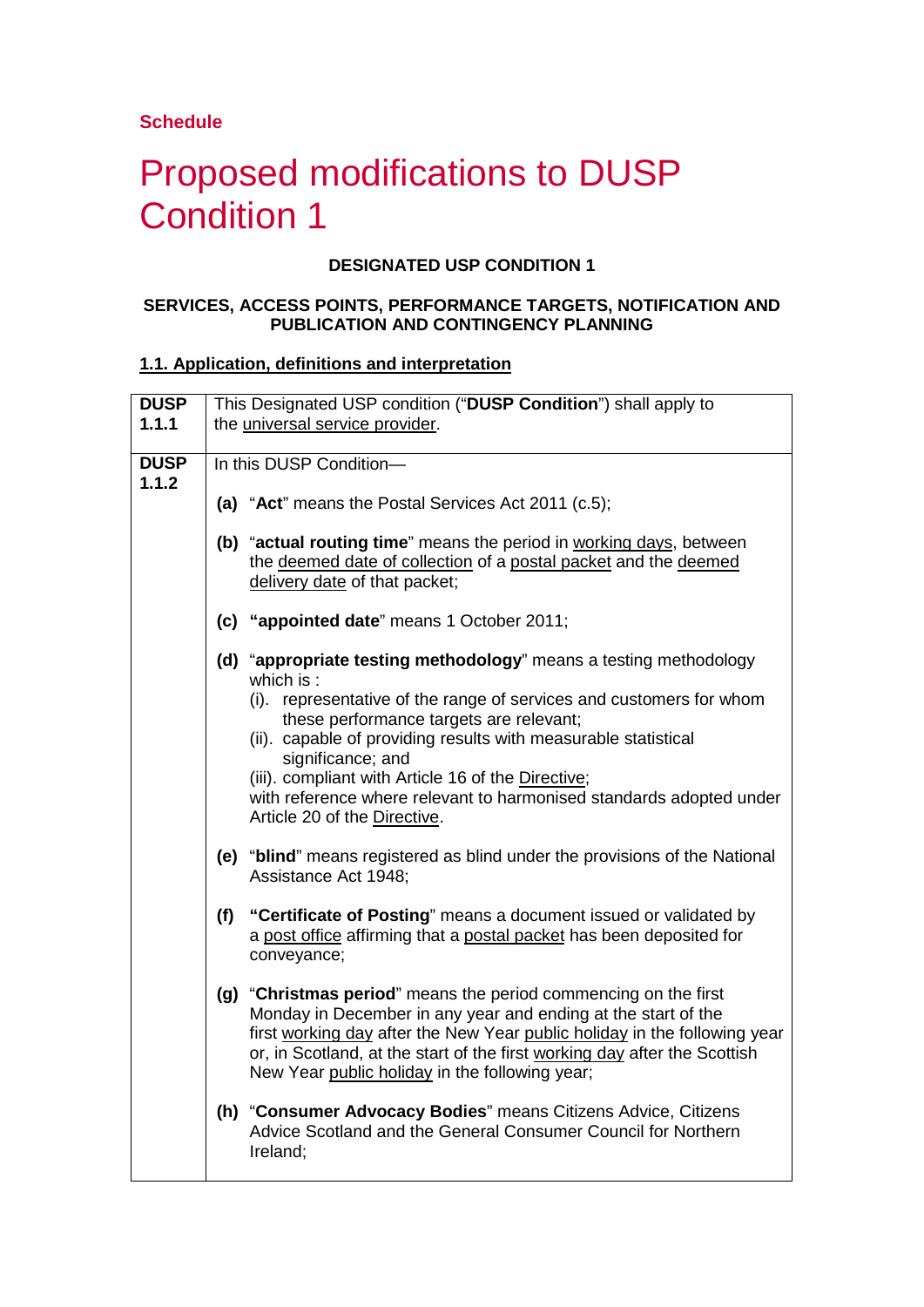| (i) | "deemed date of collection" has the meaning given in DUSP<br>1.2.1(b);                       |
|-----|----------------------------------------------------------------------------------------------|
| (j) | "deemed delivered", in relation to a performance target applicable to                        |
|     | a postal packet, means any of                                                                |
|     | delivered or attempted to be delivered to the address given on<br>(i)                        |
|     | the postal packet;                                                                           |
|     | delivered to a person named as the addressee on the postal<br>(ii)                           |
|     | packet; or                                                                                   |
|     | delivered to an alternative delivery point approved by OFCOM.<br>(iii)                       |
|     | (k) "deemed delivery date" means the earlier of -                                            |
|     | the date upon which a postal packet is delivered to the address<br>(i)                       |
|     | given on the postal packet;                                                                  |
|     | the date upon which a postal packet is delivered to a person<br>(ii)                         |
|     | named as the addressee on the postal packet;                                                 |
|     | the date upon which a postal packet is delivered to an alternative<br>(iii)                  |
|     | delivery point requested by the addressee or approved by<br>OFCOM;                           |
|     | the date upon which an unsuccessful attempt is made to deliver<br>(iv)                       |
|     | the postal packet in accordance with (i), (ii) or (iii) and the                              |
|     | universal service provider offers the addressee a choice of                                  |
|     | redelivery within a reasonable period and an opportunity to                                  |
|     | collect the postal packet from any of the following places-                                  |
|     | o a post office;                                                                             |
|     | o a delivery office; or                                                                      |
|     | another collection point approved by OFCOM for the<br>$\circ$<br>purposes of this paragraph. |
|     |                                                                                              |
| (1) | "delivery office" means an office managed by the universal service                           |
|     | provider for the purposes of processing postal packets immediately                           |
|     | prior to the activity of delivery to the addressee.                                          |
|     | (m) "Directive" means Directive 97/67/EC of the European Parliament and                      |
|     | of the Council on common rules for the development of the internal                           |
|     | market of Community postal services and the improvement of quality                           |
|     | of service, as amended by Directive 2002/39/EC of the European                               |
|     | Parliament and of the Council of 10 June 2001, Regulation (EC) No                            |
|     | 1882/2003 of the European Parliament and of the Council of 29                                |
|     | September 2003 and Directive 2008/6/EC of the European Parliament                            |
|     | and of the Council of 20 February 2008';                                                     |
|     | (n) "domestic", in relation to a postal service, means the service is for the                |
|     | conveyance of postal packets from access points in the United                                |
|     | Kingdom to addresses in the United Kingdom.                                                  |
|     | (o) "EU office of exchange" means a facility for-                                            |
|     | the collection by a universal service provider of postal packets<br>(i)                      |
|     | originating from a country within the European Union other than                              |
|     | the United Kingdom, for onward conveyance and delivery within                                |

<span id="page-4-0"></span><sup>————————————————————&</sup>lt;br><sup>7</sup> Technical and minor amendments in postal regulation - Notifications of technical and other minor amendments to the Universal Postal Service Order and related conditions (10 December 2013) - definition amended to remove duplicated words, with effect from 31 December 2013.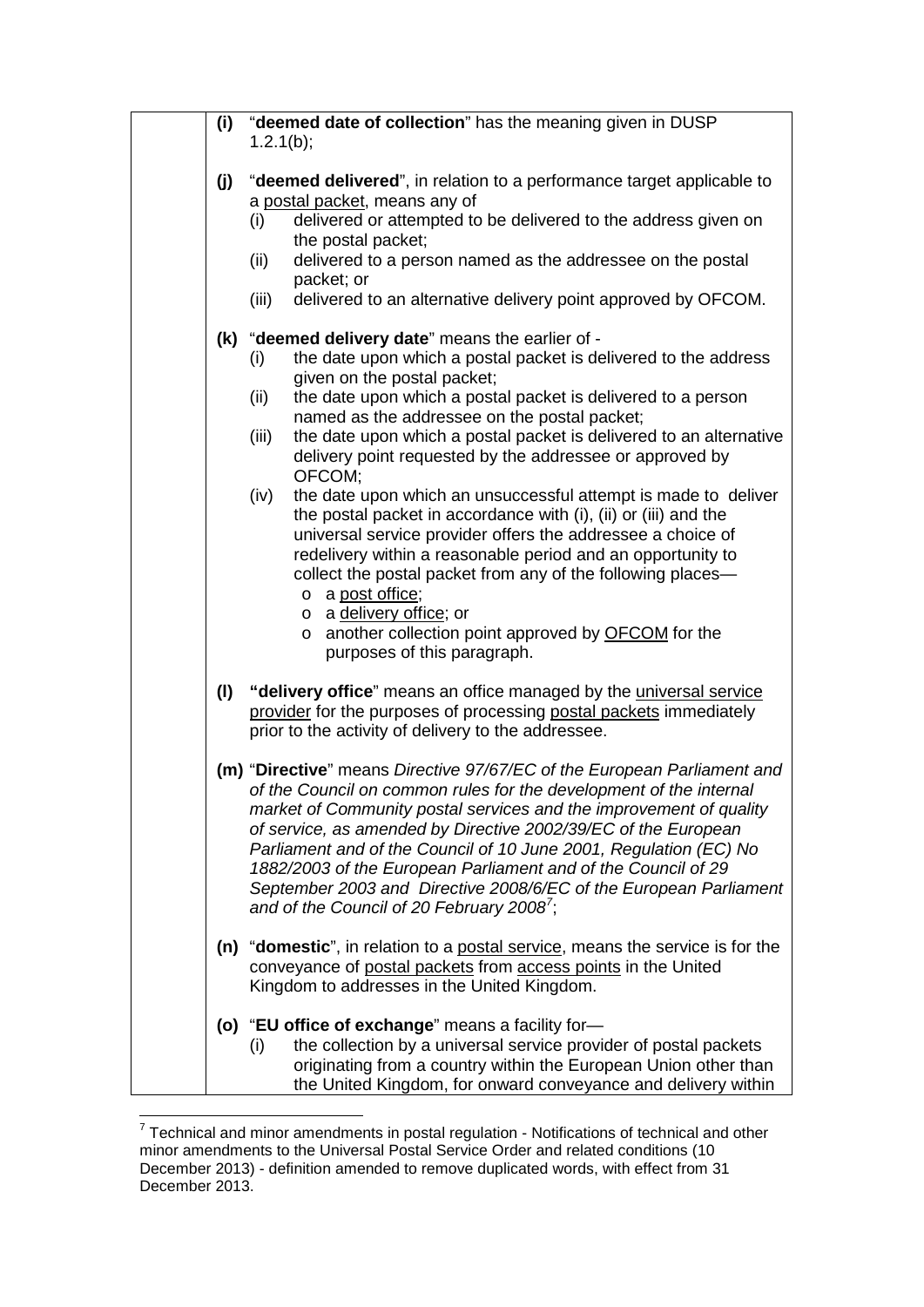|     | the United Kingdom; or<br>the deposit by a universal service provider of postal packets<br>(ii)<br>originating from the United Kingdom, for onward conveyance<br>and delivery to a country within the European Union other than<br>the United Kingdom; |
|-----|--------------------------------------------------------------------------------------------------------------------------------------------------------------------------------------------------------------------------------------------------------|
|     | (p) "eligible items" means                                                                                                                                                                                                                             |
|     | books, papers and letters which are prepared for use by blind<br>(i)                                                                                                                                                                                   |
|     | or partially sighted people,<br>papers sent to anyone to be prepared or impressed so blind<br>(ii)                                                                                                                                                     |
|     | or partially sighted people can use them,                                                                                                                                                                                                              |
|     | relief maps, machines, frames and attachments for making<br>(iii)                                                                                                                                                                                      |
|     | impressions for blind or partially sighted people to use,                                                                                                                                                                                              |
|     | writing frames and attachments for blind or partially sighted<br>(iv)                                                                                                                                                                                  |
|     | people to use,                                                                                                                                                                                                                                         |
|     | Braille instruction manuals,<br>(v)                                                                                                                                                                                                                    |
|     | games (including card games) for blind or partially sighted<br>(vi)<br>people,                                                                                                                                                                         |
|     | (vii)<br>mathematical appliances and attachments for blind or partially                                                                                                                                                                                |
|     | sighted people,                                                                                                                                                                                                                                        |
|     | (viii)<br>recordings of readings from printed sources, such as books,                                                                                                                                                                                  |
|     | journals, newspapers, periodicals or similar publications,<br>equipment used to play such recordings,<br>(ix)                                                                                                                                          |
|     | metal plates impressed or sent for impressing for use by blind<br>(x)                                                                                                                                                                                  |
|     | or partially sighted people,                                                                                                                                                                                                                           |
|     | supplies of covers, envelopes and labels for sending articles for<br>(xii)                                                                                                                                                                             |
|     | use by blind or partially sighted people,                                                                                                                                                                                                              |
|     | watches, clocks, timers, tools and measuring equipment<br>(xii)                                                                                                                                                                                        |
|     | designed for blind or partially sighted people to use,<br>walking sticks adapted for blind or partially sighted people,<br>(xiii)                                                                                                                      |
|     | harnesses for guide dogs; and<br>(xiv)                                                                                                                                                                                                                 |
|     | computer disks and CDs which are prepared for blind or partially<br>(xv)                                                                                                                                                                               |
|     | sighted people;                                                                                                                                                                                                                                        |
|     | (q) "insured item" means a postal packet the value of which has been                                                                                                                                                                                   |
|     | declared to a <i>universal service provider</i> and of which, in the event of                                                                                                                                                                          |
|     | its theft or loss or damage in the course of its conveyance by post,                                                                                                                                                                                   |
|     | the universal service provider has agreed to pay to the sender the                                                                                                                                                                                     |
|     | declared value or such lesser sum as is consistent with the provision<br>of the service at affordable prices;                                                                                                                                          |
|     |                                                                                                                                                                                                                                                        |
| (r) | "latest delivery time" means, for each UK address, the time                                                                                                                                                                                            |
|     | expressed in minutes past an hour by which the universal service                                                                                                                                                                                       |
|     | provider endeavours to make a delivery every working day in                                                                                                                                                                                            |
|     | accordance with the <i>universal service provider's</i> classification, as at 1<br>December 2005, of addresses as either "urban" or "rural";                                                                                                           |
|     |                                                                                                                                                                                                                                                        |
|     | (s) "letter box" includes any pillar box, wall box, or other box or                                                                                                                                                                                    |
|     | receptacle provided by a postal operator for the purpose of                                                                                                                                                                                            |
|     | receiving postal packets, or any class of postal packets for onwards                                                                                                                                                                                   |
|     | conveyance by post;                                                                                                                                                                                                                                    |
| (t) | "meter" means a method of evidencing payment for postal services                                                                                                                                                                                       |
|     | provided by a <i>universal service provider</i> which involve the conveyance                                                                                                                                                                           |
|     | of a postal packet, through which the sender having paid in advance                                                                                                                                                                                    |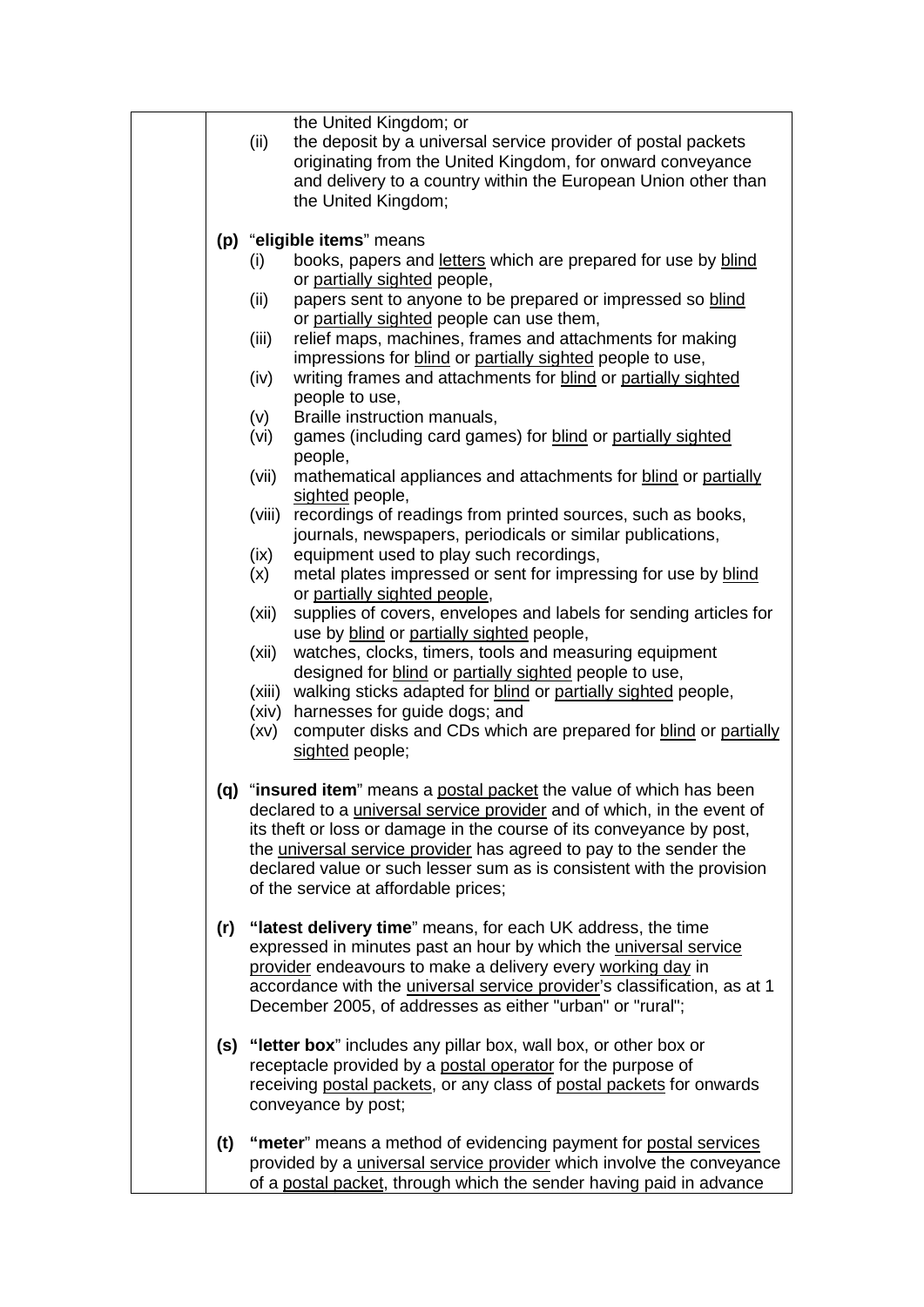|  | for postage applies an impression to a visible surface of the postal<br>packet using a franking machine licensed by the universal service<br>provider;                                                                                                                                                                                                                                                                                                                     |
|--|----------------------------------------------------------------------------------------------------------------------------------------------------------------------------------------------------------------------------------------------------------------------------------------------------------------------------------------------------------------------------------------------------------------------------------------------------------------------------|
|  | (u) "partially sighted" means certified by an ophthalmologist, doctor or<br>ophthalmic optician as having vision which cannot be improved using<br>optical aids (including magnifiers) or additional illumination to allow 12<br>point sized print to be read at a comfortable reading distance;                                                                                                                                                                           |
|  | (v) "post office" means any premises or vehicle in the United Kingdom<br>from which postal services are provided directly to the public <sup>8</sup> ;                                                                                                                                                                                                                                                                                                                     |
|  | (w) "postcode area" means a geographical area indicated by the letters<br>preceding the first number in the code, as the code is set out in<br>the postcode address file;                                                                                                                                                                                                                                                                                                  |
|  | (x) "postcode address file" has the meaning given in s.116(3) Postal<br>Services Act 2000;                                                                                                                                                                                                                                                                                                                                                                                 |
|  | (y) "postcode district" means a geographical area indicated by the<br>(alphabetical) letters and numbers in a postcode preceding the space<br>in the code, as the code is set out in the postcode address file-;                                                                                                                                                                                                                                                           |
|  | (z) "proof of delivery" means a copy of a signature, or other evidence<br>from the recipient in confirmation of receipt, obtained on delivery of<br>a postal packet;                                                                                                                                                                                                                                                                                                       |
|  | (aa) "public holiday" includes, in relation to a particular territory or place,<br>any day in relation to which OFCOM has by direction provided for an<br>exception at that place under DUSP $1.3.2^9$ ;                                                                                                                                                                                                                                                                   |
|  | (bb) "registered item" means a postal packet which has been registered<br>with the <i>universal service provider</i> in connection with its conveyance<br>by post and for which an amount determined by the universal service<br>provider is payable to the sender in the event of theft or loss of or<br>damage to it in the course of its conveyance by post;                                                                                                            |
|  | (cc) "ROW office of exchange" means a facility for-<br>the collection by a <i>universal service provider</i> of postal packets<br>(i)<br>originating from a country outside the European Union, for<br>onward conveyance and delivery within the United Kingdom; or<br>the deposit by a <i>universal service provider</i> of postal packets<br>(ii)<br>originating from the United Kingdom, for onward conveyance<br>and delivery to a country outside the European Union. |
|  | (dd) "Royal Mail" means Royal Mail Group Limited, whose registered<br>company number in England and Wales is 04138203;                                                                                                                                                                                                                                                                                                                                                     |

<span id="page-6-0"></span> $8$  Technical and minor amendments in postal regulation - Notifications of technical and other minor amendments to the Universal Postal Service Order and related conditions (10 December 2013) - definition amended, with effect from 31 December 2013.

<span id="page-6-1"></span> $9$  Technical and minor amendments in postal regulation - Notifications of technical and other minor amendments to the Universal Postal Service Order and related conditions (10 December 2013) - definition amended, with effect from 31 December 2013.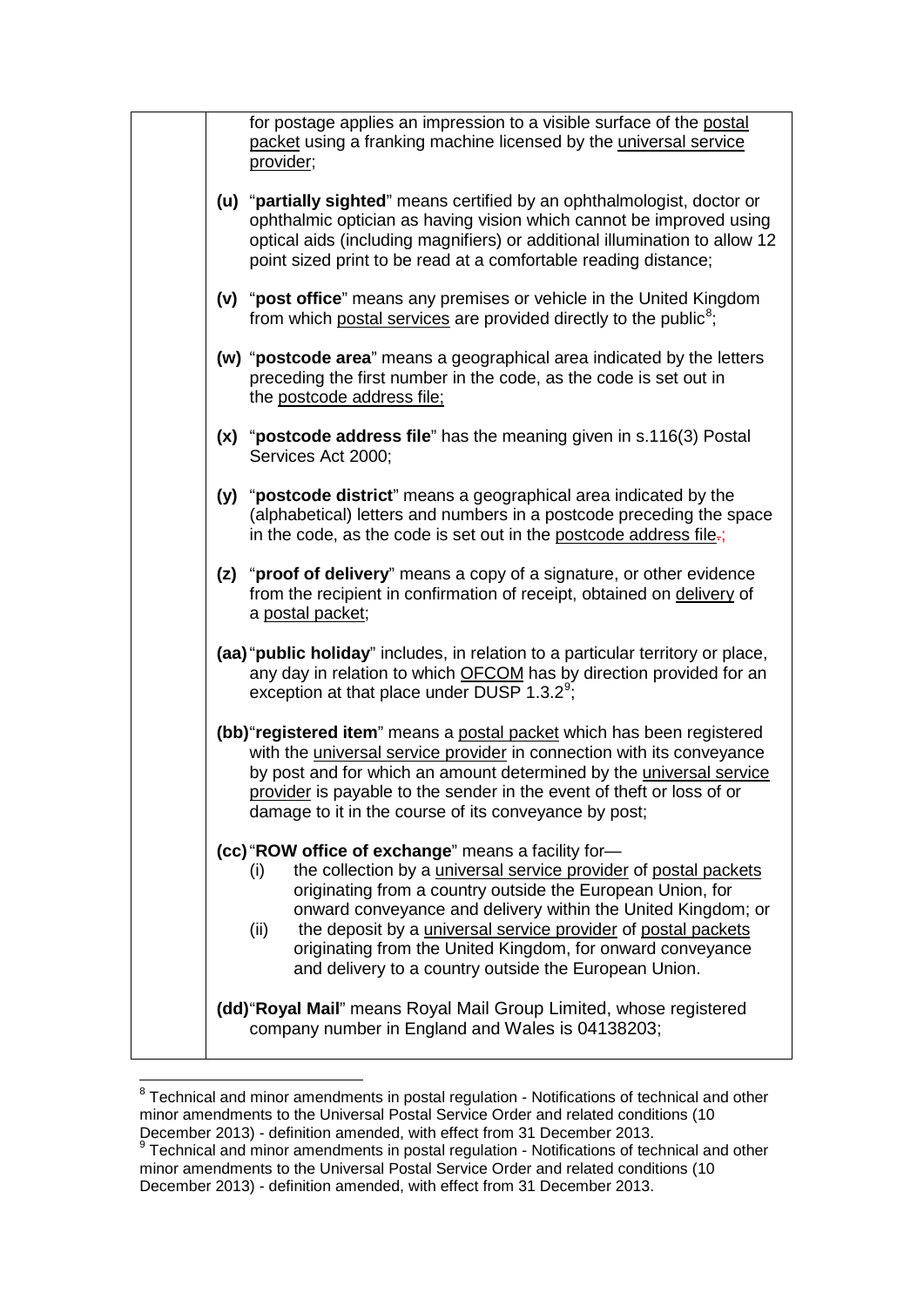|             |     | (ee) "single piece service" means a postal service for a conveyance of an                                                                               |
|-------------|-----|---------------------------------------------------------------------------------------------------------------------------------------------------------|
|             |     | individual postal packet to the addressee, whose price per postal                                                                                       |
|             |     | packet is not subject to any discounts related to-<br>the number of postal packets sent in connection with the person<br>(i)                            |
|             |     | who paid for the service;                                                                                                                               |
|             |     | the positioning or formatting of text on the postal packet;<br>(ii)                                                                                     |
|             |     | the use of markings which facilitate the use of machines to<br>(iii)                                                                                    |
|             |     | sort postal packets;                                                                                                                                    |
|             |     | presortation into geographical areas for delivery; or<br>(iv)<br>the purchase of any other conveyance of the same or any                                |
|             |     | (v)<br>other postal packet.                                                                                                                             |
|             |     |                                                                                                                                                         |
|             |     | (ff) "specified collection time" means, in relation to an access point used<br>in the provision of a service set out in Condition DUSP 1.4, that period |
|             |     | of time within which the <i>universal service provider</i> endeavours to make<br>a collection in accordance with the universal service provider's       |
|             |     | classification of such access points as at 1 December 2005 as either                                                                                    |
|             |     | "commercial area", "town/city area", "rest of UK", "deep rural",                                                                                        |
|             |     | "business box" or "Post Office branch".                                                                                                                 |
|             |     | (gg) "target routing time" means the target maximum time for                                                                                            |
|             |     | conveying postal packets from the access point to the delivery point in                                                                                 |
|             |     | the provision of a postal service;                                                                                                                      |
|             |     | (hh) "tracking facility" means a facility enabling a sender to monitor the                                                                              |
|             |     | progress of a postal packet through the postal network;                                                                                                 |
|             |     | (ii) "USO" means products and/or services provided by Royal Mail for the                                                                                |
|             |     | purpose of complying with Royal Mail's obligations imposed by any                                                                                       |
|             |     | designated USP condition;                                                                                                                               |
|             | (i) | "working day" means any day which is not:                                                                                                               |
|             |     | a Sunday; or<br>(a)                                                                                                                                     |
|             |     | (b)<br>a public holiday in the place of collection or the place of delivery                                                                             |
|             |     | of the postal packet concerned.                                                                                                                         |
| <b>DUSP</b> |     | For the purpose of interpreting this DUSP Condition-                                                                                                    |
| 1.1.3       |     | (a) except in so far as DUSP 1.1.2 or the context otherwise requires, any                                                                               |
|             |     | word or expression shall have the same meaning as it has been                                                                                           |
|             |     | ascribed for the purpose of Part 3 of the Act;                                                                                                          |
|             |     | (b) headings and titles shall be disregarded;                                                                                                           |
|             |     |                                                                                                                                                         |
|             |     | (c) expressions cognate with those referred to in this DUSP Condition<br>shall be construed accordingly;                                                |
|             |     |                                                                                                                                                         |
|             |     | (d) the Interpretation Act 1978 (c. 30) shall apply as if this DUSP                                                                                     |
|             |     | Condition were an Act of Parliament;                                                                                                                    |
|             |     | (e) references to a day are references to a period of twenty-four hours                                                                                 |
|             |     | beginning with one midnight and ending with the next, which period                                                                                      |
|             |     | shall be treated to include a Saturday, a Sunday and a public holiday.                                                                                  |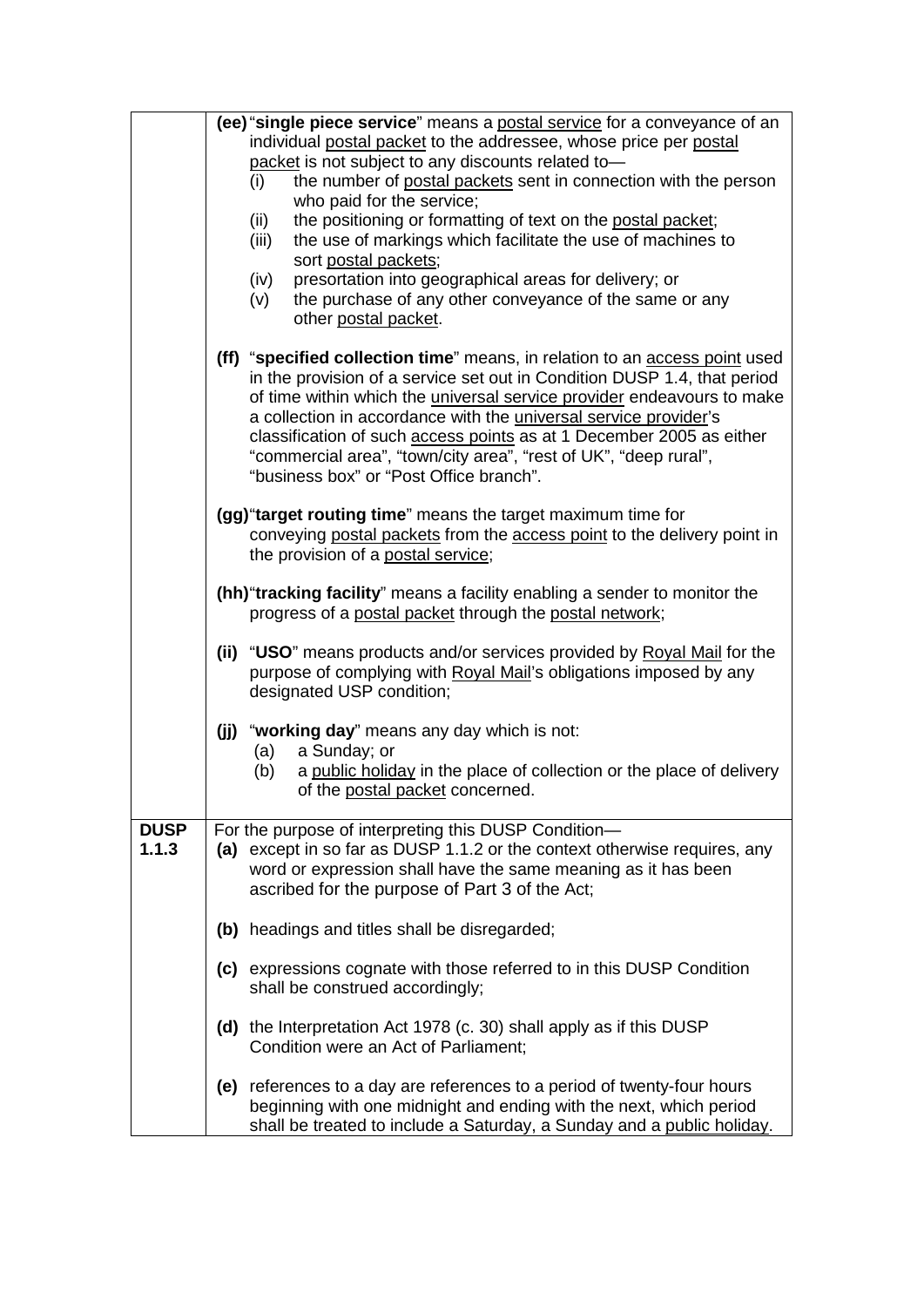## **1.2 Routing times and delivery**

| <b>DUSP</b> | Target routing times and actual routing times are expressed using the                                                               |
|-------------|-------------------------------------------------------------------------------------------------------------------------------------|
| 1.2.1(a)    | formula " $D + n$ ", where-                                                                                                         |
|             |                                                                                                                                     |
|             | "D" means the deemed date of collection; and                                                                                        |
|             | "n" means the number of working days between D and the                                                                              |
| <b>DUSP</b> | delivery date, including the delivery date.<br>"Deemed date of collection" means-                                                   |
| 1.2.1(b)    |                                                                                                                                     |
|             | (a) in the case of a postal packet deposited at an access point in the                                                              |
|             | United Kingdom on a day on which no collection is required under                                                                    |
|             | DUSP 1.5, the next day on which a collection is required under DUSP                                                                 |
|             | 1.5;                                                                                                                                |
|             |                                                                                                                                     |
|             | (b)                                                                                                                                 |
|             | in the case of a postal packet deposited in the United Kingdom<br>(i)<br>as described in subparagraph (II), the next day on which a |
|             | collection is required under DUSP 1.5,                                                                                              |
|             | subparagraph (I) applies where the postal packet is deposited at<br>(ii)                                                            |
|             | a letter box on which, or at a post office at which, a time for last                                                                |
|             | collection is advertised, after the time for last collection on a day                                                               |
|             | on which a collection is required under DUSP 1.5;                                                                                   |
|             | in any other case where the access point is in the United Kingdom,<br>(c)                                                           |
|             | the date of deposit;                                                                                                                |
|             |                                                                                                                                     |
|             | in the case of a postal packet deposited at an access point outside the<br>(d)                                                      |
|             | United Kingdom, after a last collection time notified in accordance with                                                            |
|             | the rules of the country in question, the next day on which a collection                                                            |
|             | is required under the rules of that country; and                                                                                    |
|             | in any other case where the access point is outside the United<br>e)                                                                |
|             | Kingdom, the date of deposit.                                                                                                       |
| <b>DUSP</b> | Where, in relation to a target routing time, the formula as applied to the                                                          |
| 1.2.1(c)    | delivery of a particular postal packet results in delivery being required-                                                          |
|             |                                                                                                                                     |
|             | (a)<br>in the UK, on a day on which a delivery is not required by DUSP 1.4.1<br>or DUSP 1.4.2 (as the case may be); or              |
|             |                                                                                                                                     |
|             | outside the UK, on a day on which under the rules of the territory of<br>(b)                                                        |
|             | delivery no delivery is required;                                                                                                   |
|             |                                                                                                                                     |
|             | compliance with the routing time requirement shall be achieved if delivery                                                          |
|             | is effected on the next day on which a delivery is required.                                                                        |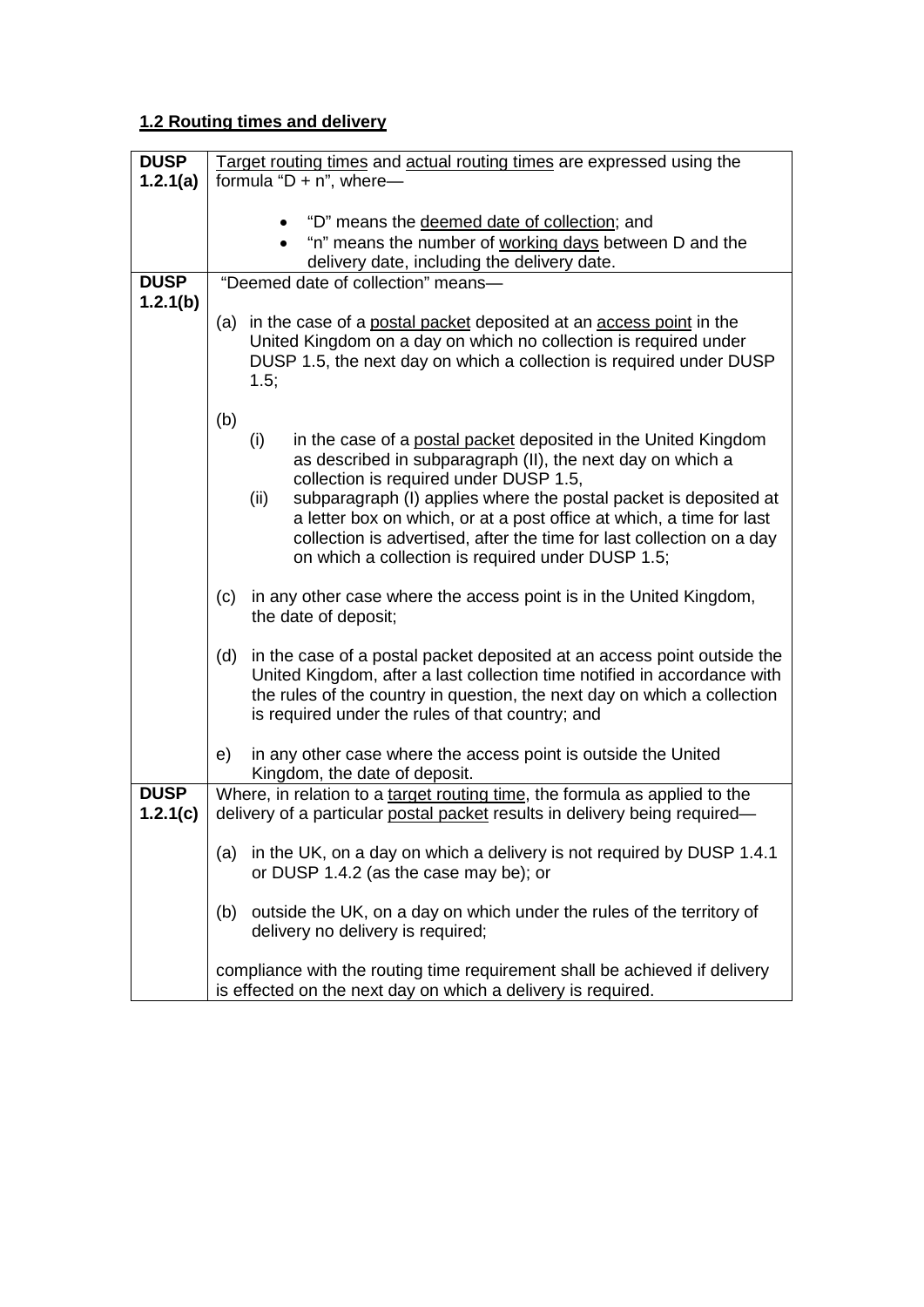| <b>DUSP</b><br>1.2.2 | Where a service required by this DUSP condition requires delivery of<br>a postal packet, delivery shall be effected if-                                                                                                                                                                                                         |
|----------------------|---------------------------------------------------------------------------------------------------------------------------------------------------------------------------------------------------------------------------------------------------------------------------------------------------------------------------------|
|                      | the postal packet has been delivered to the postal address marked on<br>(a)<br>the postal packet;                                                                                                                                                                                                                               |
|                      | (b) the postal packet has been delivered to a person named as an<br>addressee on the postal packet;                                                                                                                                                                                                                             |
|                      | the postal packet has been delivered to another delivery point<br>(c)<br>requested by the addressee or approved by OFCOM for the purposes<br>of this paragraph; or                                                                                                                                                              |
|                      | (d) an unsuccessful attempt has been made to deliver the postal packet in<br>accordance with sub-paragraphs (a), (b), or (c) and a universal service<br>provider offers the addressee a choice of redelivery within a<br>reasonable period and an opportunity to collect the postal packet from<br>any of the following places— |
|                      | a post office;<br>(i)<br>(ii)<br>a delivery office; or<br>another collection point approved by <b>OFCOM</b> for the purposes of<br>(iii)<br>this paragraph.                                                                                                                                                                     |

## **1.3 Exceptions**

| <b>DUSP</b> |                                                                               |  |  |
|-------------|-------------------------------------------------------------------------------|--|--|
|             | Nothing in this DUSP Condition requires the doing of anything in relation to  |  |  |
| 1.3.1       | a postal packet-                                                              |  |  |
|             |                                                                               |  |  |
|             | whose weight exceeds 20 kilograms;<br>(a)                                     |  |  |
|             |                                                                               |  |  |
|             | whose dimensions fall outside the minimum and maximum dimensions<br>(b)       |  |  |
|             | laid down in the Universal Postal Convention adopted by the 24 <sup>th</sup>  |  |  |
|             | Congress of the Universal Postal Union, 2008 <sup>10</sup> ;                  |  |  |
|             |                                                                               |  |  |
|             | which contains an item which it is reasonable to exclude from carriage<br>(c) |  |  |
|             | by post for reasons of potential harm to health, public security or           |  |  |
|             | compliance with law or other regulatory requirements; or                      |  |  |
|             |                                                                               |  |  |
|             | which does not comply with conditions reasonably imposed on an<br>(d)         |  |  |
|             |                                                                               |  |  |
|             | item's carriage by post for reasons of potential harm to health, public       |  |  |
|             | security or compliance with law or other regulatory requirements.             |  |  |
| <b>DUSP</b> | The requirements in this DUSP Condition in respect of the delivery or         |  |  |
| 1.3.2       | collection of postal packets do not need to be met-                           |  |  |
|             |                                                                               |  |  |
|             | on any day which is (in the territory concerned) a public holiday; or<br>(a)  |  |  |
|             |                                                                               |  |  |
|             | in such geographical conditions or other circumstances as <b>OFCOM</b><br>(b) |  |  |
|             |                                                                               |  |  |
|             | has by direction specified to be exceptional for the relevant purpose.        |  |  |

<span id="page-9-0"></span><sup>10</sup> Universal Postal Convention (Berne 2008), published by the Universal Postal Union.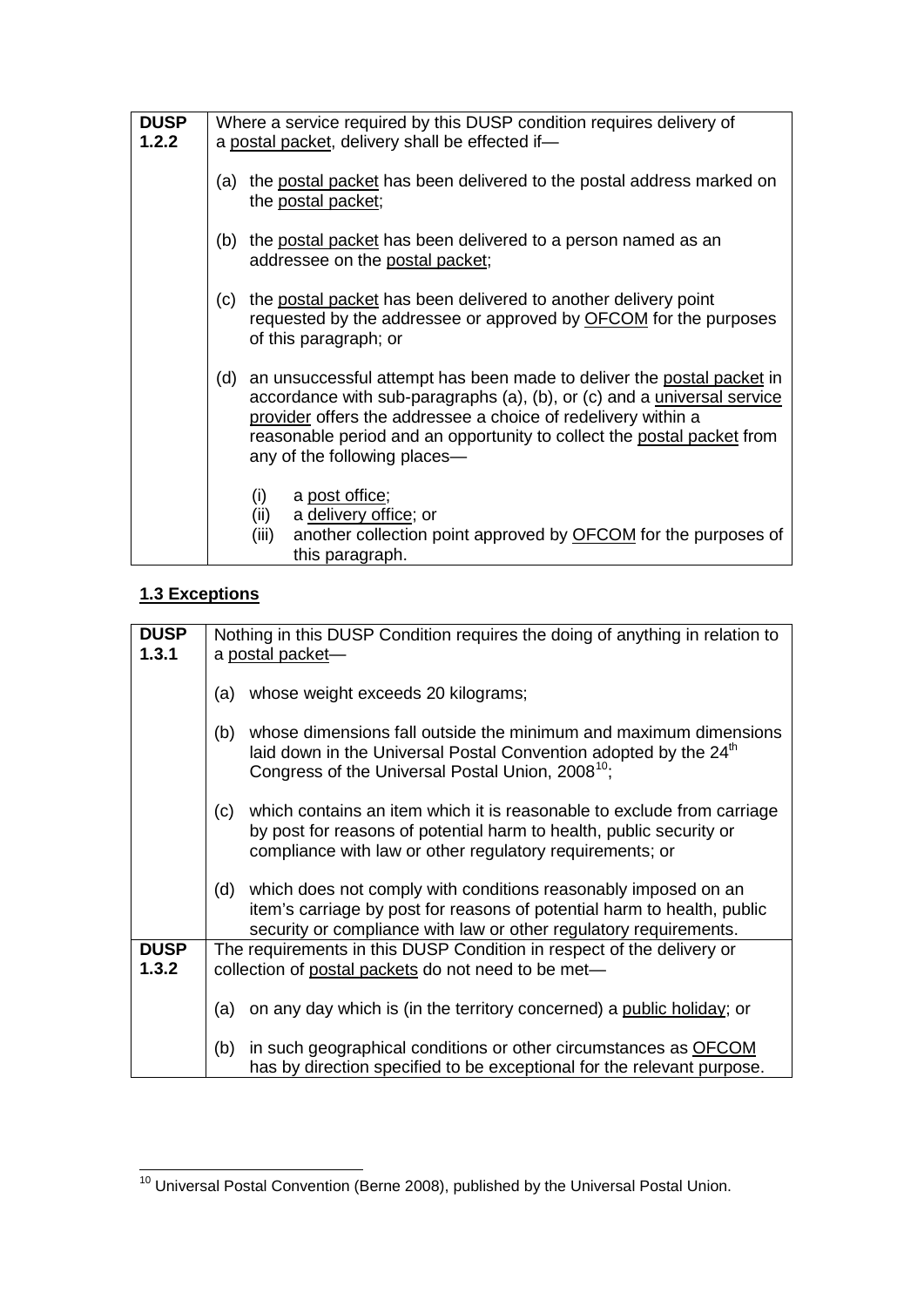| <b>DUSP</b> | <b>OFCOM</b> may by direction set out the things which must be done when                        |
|-------------|-------------------------------------------------------------------------------------------------|
| 1.3.2A      | exceptional circumstances under DUSP 1.3.2(b) may have arisen in any                            |
|             | particular case, including but not limited to: reporting, notification, appeals,                |
|             | reviews and the establishment of alternative delivery or collection                             |
|             | arrangements.                                                                                   |
| <b>DUSP</b> | The requirements in this DUSP Condition in respect of the delivery                              |
| 1.3.3       | of postal packets, the target routing times of services and any associated                      |
|             | quality of service performance targets do not need to be met in relation to a                   |
|             | particular address or delivery point, where the addressee has acquired one                      |
|             | or more postal services in accordance with which postal packets for that                        |
|             | addressee are to be delayed or diverted.                                                        |
| <b>DUSP</b> | Nothing in this DUSP Condition is to be read-                                                   |
| 1.3.4       |                                                                                                 |
|             | as requiring a service to continue without interruption, suspension or<br>(a)                   |
|             | restriction in an emergency; or                                                                 |
|             |                                                                                                 |
|             | as preventing individual agreements as to prices from being concluded<br>(b)<br>with customers. |

## **1.4 Obligation to provide deliveries**

| <b>DUSP</b><br>1.4.1 | Except as set out in DUSP 1.3, the <i>universal service provider</i> shall offer to<br>provide at least one delivery of letters originating from anywhere in the<br>world every Monday to Saturday-            |  |
|----------------------|----------------------------------------------------------------------------------------------------------------------------------------------------------------------------------------------------------------|--|
|                      | to the home or premises of every individual or other person in the UK;<br>(a)<br>and                                                                                                                           |  |
|                      | to delivery points approved by <b>OFCOM</b> for the purposes of this<br>(b)<br>Condition.                                                                                                                      |  |
| <b>DUSP</b><br>1.4.2 | Except as set out in DUSP 1.3, the <i>universal service provider</i> shall offer to<br>provide at least one delivery of other postal packets originating from<br>anywhere in the world every Monday to Friday- |  |
|                      | to the home or premises of every individual or other person in the UK;<br>(a)<br>and                                                                                                                           |  |
|                      | to delivery points approved by OFCOM for the purposes of this<br>(b)<br>paragraph.                                                                                                                             |  |

## **1.5. Obligation to provide collections**

| <b>DUSP</b><br>1.5.1 | Except as set out in DUSP 1.3, the <i>universal service provider shall provide</i><br>at least one collection-               |  |
|----------------------|------------------------------------------------------------------------------------------------------------------------------|--|
|                      | every Monday to Saturday, from public access points for letters for the<br>(a)<br>services described in DUSP 1.4; and        |  |
|                      | every Monday to Friday, from public access points for other postal<br>(b)<br>packets for the services described in DUSP 1.4. |  |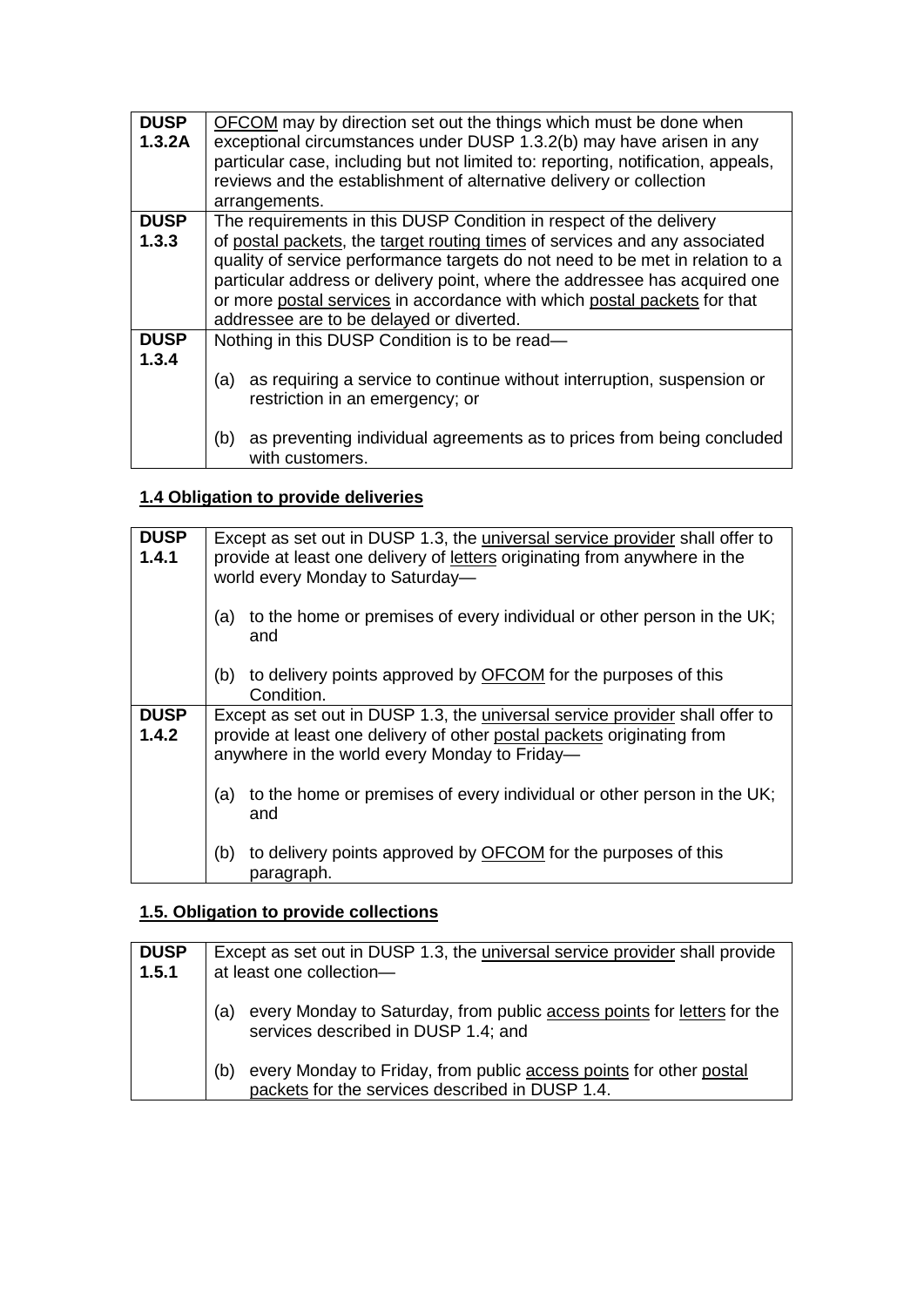## **1.6. Obligation to provide end-to-end services**

|             | End-to-end domestic services at affordable tariffs                             |
|-------------|--------------------------------------------------------------------------------|
| <b>DUSP</b> | Except as set out in DUSP 1.3, the universal service provider shall            |
| 1.6.1       | provide postal services meeting the following descriptions at affordable       |
|             | prices determined in accordance with a public tariff which is uniform          |
|             | throughout the United Kingdom, on fair and reasonable terms, every day         |
|             | on which a collection is required by DUSP 1.5.                                 |
|             | • Priority service(s)                                                          |
| <b>DUSP</b> | One or more domestic single piece services for the conveyance of postal        |
| 1.6.1(a)    | packets meeting the description in DUSP 1.6.4, other than insured items,       |
|             | which-                                                                         |
|             |                                                                                |
|             | (a)<br>have a target routing time of $D+1$ ;                                   |
|             |                                                                                |
|             | (b)<br>are capable of purchase by postage stamp and by meter and may be        |
|             | capable of purchase by other reasonable methods;                               |
|             | include provision of a Certificate of Posting free of charge on request<br>(c) |
|             | where the postal packet is deposited at a post office;                         |
|             |                                                                                |
|             | include provision of proof of delivery on application by the sender;<br>(d)    |
|             | and                                                                            |
|             |                                                                                |
|             | (e) do not include provision of a tracking facility.                           |
|             | • Standard service(s)                                                          |
| <b>DUSP</b> | One or more domestic single piece services for the conveyance of postal        |
| 1.6.1(b)    | packets meeting the description in in DUSP 1.6.4, other than insured           |
|             | items, which-                                                                  |
|             |                                                                                |
|             | (a) have a target routing time of $D+3$ ;                                      |
|             | are capable of purchase by postage stamp and by meter and may be<br>(b)        |
|             | capable of purchase by other reasonable methods;                               |
|             |                                                                                |
|             | include provision of a Certificate of Posting free of charge on request<br>(c) |
|             | where the postal packet is deposited at a post office;                         |
|             |                                                                                |
|             | (d) include provision of proof of delivery on application by the sender;       |
|             | and                                                                            |
|             |                                                                                |
|             | (e) do not include provision of a tracking facility.                           |
|             |                                                                                |
|             | • Return to sender service(s)                                                  |
| <b>DUSP</b> | One or more domestic single piece services for the conveyance of postal        |
| 1.6.1(c)    | packets meeting the description in DUSP 1.6.4 back to the sender within        |
|             | a reasonable period, where-                                                    |
|             | (a) the postal packet has been conveyed in the provision of a universal        |
|             | postal service and delivery to the addressee named on the postal               |
|             | packet has not been effected;                                                  |
|             |                                                                                |
|             | (b) the sender's address is legibly marked on the postal packet; and           |
|             |                                                                                |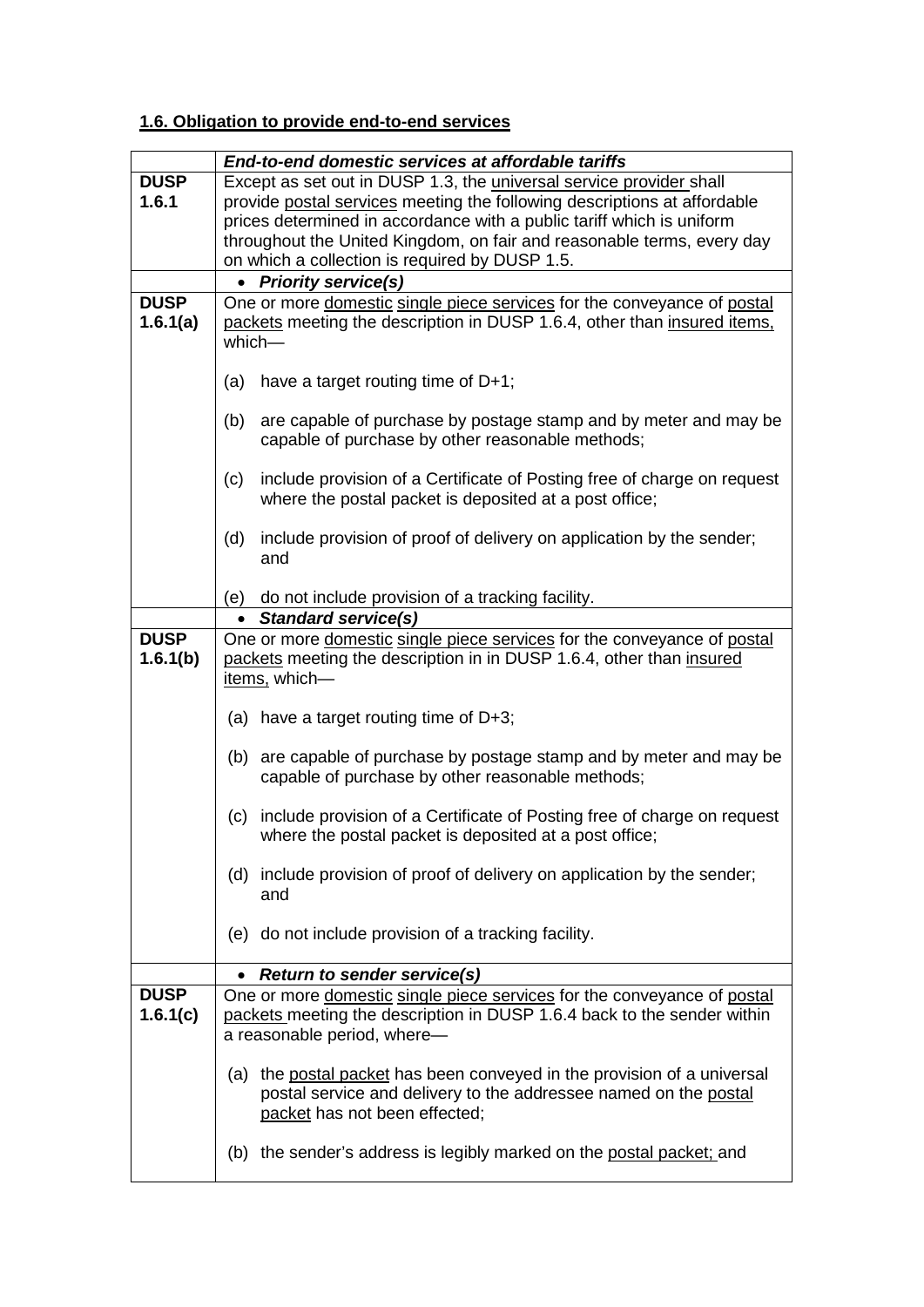|                         | (c) the service may be paid for by reasonable methods;                                                                                                                    |  |  |  |
|-------------------------|---------------------------------------------------------------------------------------------------------------------------------------------------------------------------|--|--|--|
|                         | and for the purposes of this service, part $(v)$ of the definition of "single"<br>piece service" shall read "the purchase of a conveyance of any<br>other postal packet". |  |  |  |
|                         | <b>Registered and insured service(s)</b>                                                                                                                                  |  |  |  |
| <b>DUSP</b><br>1.6.1(d) | One or more domestic single piece services for the conveyance of postal<br>packets weighing no more than 10 kilograms and meeting the description<br>in DUSP 1.6.4 which- |  |  |  |
|                         | (a)<br>have a target routing time of D+1;                                                                                                                                 |  |  |  |
|                         | (b)<br>have a target delivery time of 1pm, except where this is not<br>reasonably possible;                                                                               |  |  |  |
|                         | (c)<br>are available for registered items and insured items only;                                                                                                         |  |  |  |
|                         | (d)<br>provide a tracking facility;                                                                                                                                       |  |  |  |
|                         | (e)<br>offer to provide proof of delivery on application by the sender; and                                                                                               |  |  |  |
|                         | (f)<br>are paid for in advance.                                                                                                                                           |  |  |  |
| <b>DUSP</b>             | One or more domestic single piece services for the conveyance of-                                                                                                         |  |  |  |
| 1.6.1(e)                | (a) registered items weighing more than 10 kilograms and meeting the<br>description in DUSP 1.6.4; and                                                                    |  |  |  |
|                         | (b) insured items weighing more than 10 kilograms and meeting the<br>description in DUSP 1.6.4;                                                                           |  |  |  |
|                         | which convey the postal packet to the delivery point within a reasonable<br>period.                                                                                       |  |  |  |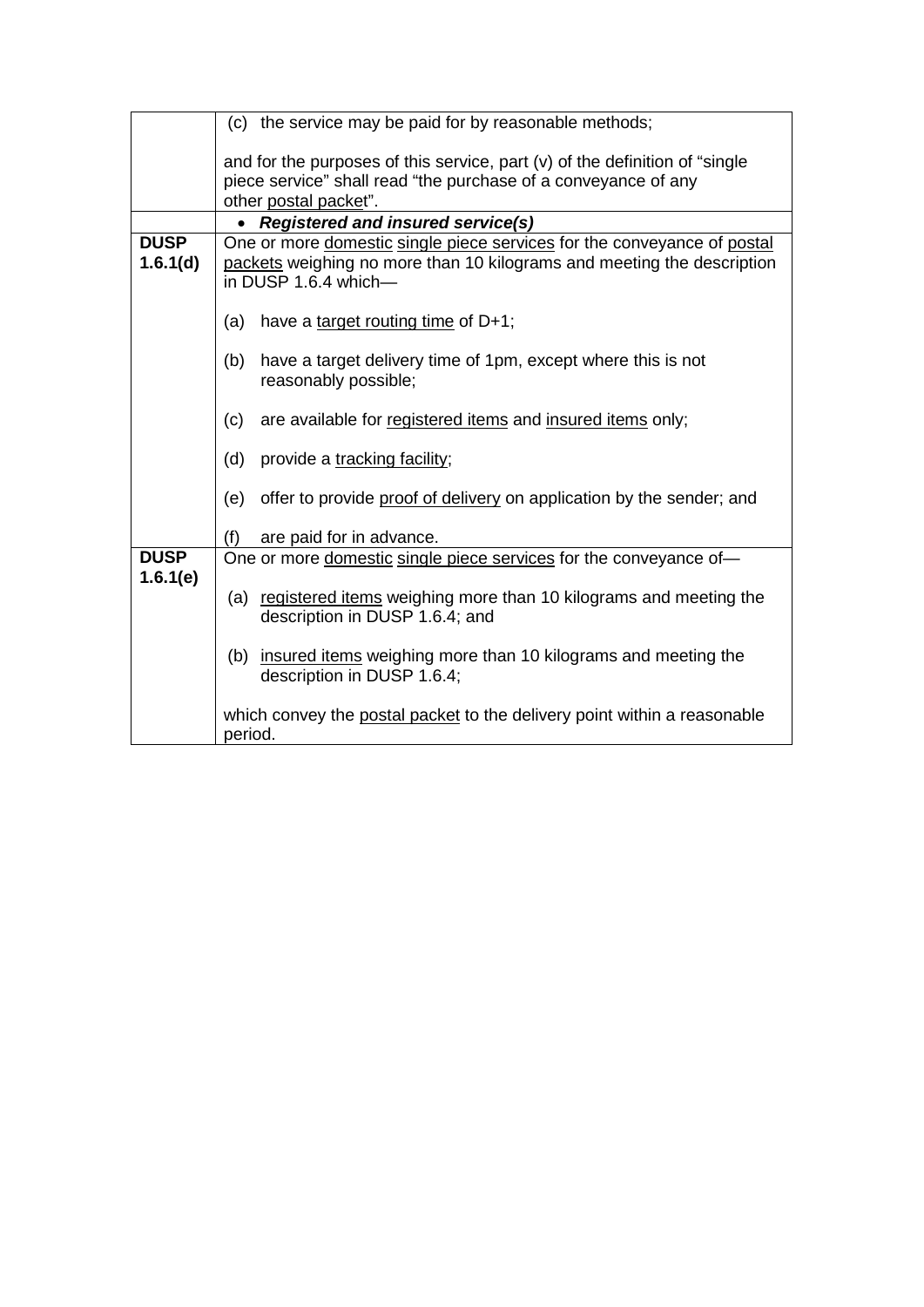|                          | • End-to-end international services - fast outgoing EU services                                                                                                                                                                                                                                                                                                                  |  |  |  |  |
|--------------------------|----------------------------------------------------------------------------------------------------------------------------------------------------------------------------------------------------------------------------------------------------------------------------------------------------------------------------------------------------------------------------------|--|--|--|--|
| <b>DUSP</b>              | One or more single piece services for the conveyance of postal                                                                                                                                                                                                                                                                                                                   |  |  |  |  |
| 1.6.1(f)                 | packets meeting the description in DUSP 1.6.5 to EU offices of exchange.<br>where-                                                                                                                                                                                                                                                                                               |  |  |  |  |
|                          | in relation to each country, the postal packet is conveyed to the EU<br>(a)<br>office of exchange within a period that is-<br>reasonable; and<br>(i)<br>compatible with the provision of an end-to-end service in which<br>(ii)<br>at least 85% of postal packets are deemed delivered in $D + 3$<br>and at least 97% of postal packets are deemed delivered in D<br>$+ 5$ ; and |  |  |  |  |
|                          | (b)<br>the service or services are capable of purchase by postage stamp<br>and may be capable of purchase by other reasonable methods;                                                                                                                                                                                                                                           |  |  |  |  |
|                          | the service or services include provision of a Certificate of Posting<br>(c)<br>free of charge on request where the postal packet is deposited at a<br>post office.                                                                                                                                                                                                              |  |  |  |  |
|                          | The service must include one or more services for the conveyance of<br>each of the following:                                                                                                                                                                                                                                                                                    |  |  |  |  |
|                          | items that are neither registered nor insured;<br>registered items;<br>insured items.                                                                                                                                                                                                                                                                                            |  |  |  |  |
|                          | End-to-end international services - slow outgoing EU services                                                                                                                                                                                                                                                                                                                    |  |  |  |  |
| <b>DUSP</b><br>1.6.1(f)A | One or more single piece services for the conveyance of postal packets<br>meeting the description in DUSP 1.6.6 to EU offices of exchange.<br>where-                                                                                                                                                                                                                             |  |  |  |  |
|                          | in relation to each country, the postal packet is conveyed to the EU<br>(a)<br>office of exchange within a period that is<br>reasonable; and<br>(i)<br>compatible with a target routing time for the provision of an end<br>(ii)                                                                                                                                                 |  |  |  |  |
|                          | $-to-end$ service of $D+30$ ;                                                                                                                                                                                                                                                                                                                                                    |  |  |  |  |
|                          | the service or services are capable of purchase by postage stamp<br>(b)<br>and may be capable of purchase by other reasonable methods; and                                                                                                                                                                                                                                       |  |  |  |  |
|                          | the service or services include provision of a Certificate of Posting<br>(c)<br>free of charge on request where the postal packet is deposited at a<br>post office.                                                                                                                                                                                                              |  |  |  |  |
|                          | The service must include one or more services for the conveyance of<br>each of the following:                                                                                                                                                                                                                                                                                    |  |  |  |  |
|                          | items that are neither registered nor insured;<br>٠<br>registered items<br>٠<br>insured items.                                                                                                                                                                                                                                                                                   |  |  |  |  |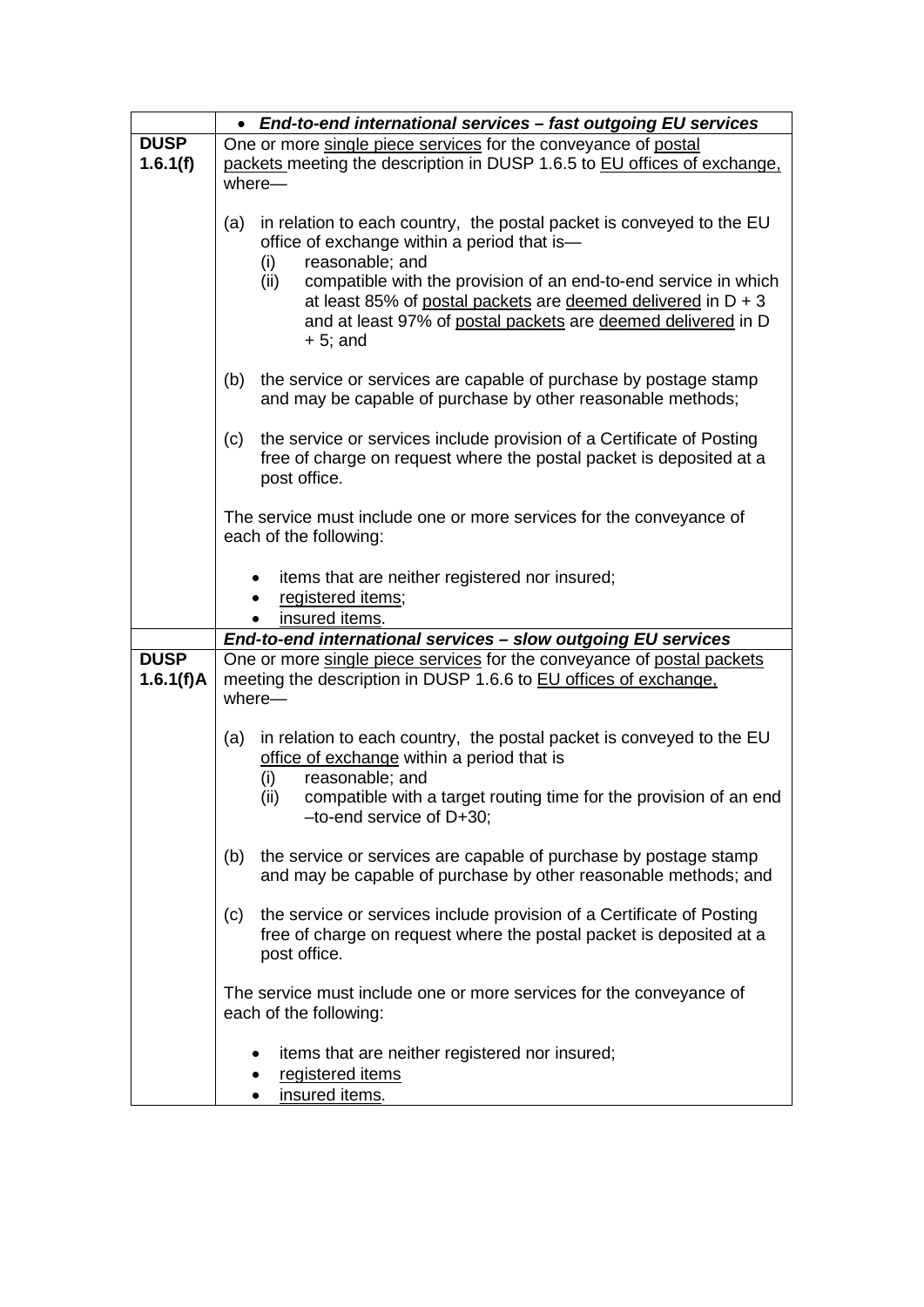|                         | End-to-end international services - fast outgoing ROW services                                                                                                                                                                                                                                    |  |  |  |  |
|-------------------------|---------------------------------------------------------------------------------------------------------------------------------------------------------------------------------------------------------------------------------------------------------------------------------------------------|--|--|--|--|
| <b>DUSP</b><br>1.6.1(g) | One or more single piece services for the conveyance of postal packets<br>meeting the description in DUSP 1.6.5 to ROW offices of exchange for<br>onward delivery to each country of the world other than countries within<br>the European Union, where-                                          |  |  |  |  |
|                         | in relation to each country, the postal packet is conveyed to the ROW<br>(a)<br>office of exchange within a period that is -<br>reasonable; and<br>(i)<br>compatible with a target routing time for the provision of the<br>(ii)<br>end-to-end service of $D + 7$ ;                               |  |  |  |  |
|                         |                                                                                                                                                                                                                                                                                                   |  |  |  |  |
|                         | (b)<br>the service or services are capable of purchase by postage stamp<br>and may be capable of purchase by other reasonable methods; and                                                                                                                                                        |  |  |  |  |
|                         | the service or services include provision of a Certificate of Posting<br>(c)<br>free of charge on request where the postal packet is deposited at<br>a post office.                                                                                                                               |  |  |  |  |
|                         | The service must include the conveyance of each of the following:                                                                                                                                                                                                                                 |  |  |  |  |
|                         | items that are neither registered nor insured;<br>registered items;<br>insured items.                                                                                                                                                                                                             |  |  |  |  |
|                         | End-to-end international services - slow outgoing ROW services                                                                                                                                                                                                                                    |  |  |  |  |
| <b>DUSP</b>             | One or more single piece services for the conveyance of postal packets                                                                                                                                                                                                                            |  |  |  |  |
| 1.6.1(h)                | meeting the description in DUSP 1.6.5 to ROW offices of exchange for<br>onward delivery to each country of the world other than countries within                                                                                                                                                  |  |  |  |  |
|                         | the European Union, where-<br>in relation to each country, the postal packet is conveyed to<br>(a)<br>the ROW office of exchange within a period that is-<br>reasonable; and<br>(i)<br>compatible with a target routing time for the provision of the<br>(ii)<br>end-to-end service of $D + 72$ ; |  |  |  |  |
|                         |                                                                                                                                                                                                                                                                                                   |  |  |  |  |
|                         | the service or services are capable of purchase by postage stamp<br>(b)<br>and may be capable of purchase by other reasonable methods; and                                                                                                                                                        |  |  |  |  |
|                         | the service or services include provision of a Certificate of<br>(c)<br>Posting free of charge on request where the postal packet is<br>deposited at a post office.                                                                                                                               |  |  |  |  |
|                         | The service must include the conveyance of each of the following:                                                                                                                                                                                                                                 |  |  |  |  |
|                         | items that are neither registered nor insured;                                                                                                                                                                                                                                                    |  |  |  |  |
|                         | registered items;                                                                                                                                                                                                                                                                                 |  |  |  |  |
|                         | insured items.<br>End-to-end international services - inbound EU services                                                                                                                                                                                                                         |  |  |  |  |
| <b>DUSP</b>             | One or more single piece services for the onward conveyance and                                                                                                                                                                                                                                   |  |  |  |  |
| 1.6.1(i)                | delivery within the United Kingdom of postal packets meeting the                                                                                                                                                                                                                                  |  |  |  |  |
|                         | description in DUSP 1.6.7 collected from EU offices of exchange                                                                                                                                                                                                                                   |  |  |  |  |
|                         | for postal packets originating from each country within the European                                                                                                                                                                                                                              |  |  |  |  |
|                         | Union other than the United Kingdom, where in relation to each country,<br>the postal packet is conveyed from the EU office of exchange to the                                                                                                                                                    |  |  |  |  |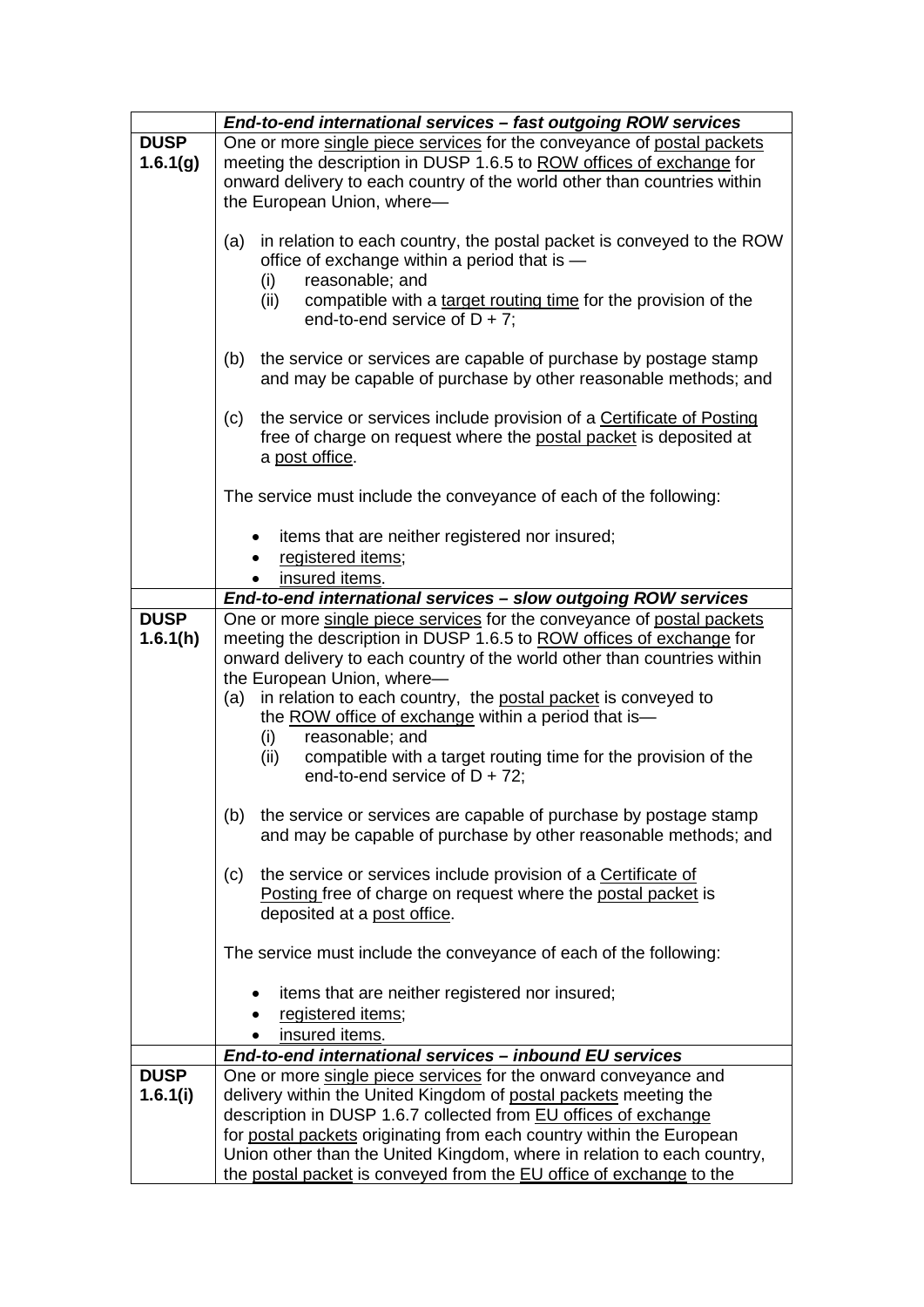|             | delivery point within a period that is-                                                                                                      |  |  |  |
|-------------|----------------------------------------------------------------------------------------------------------------------------------------------|--|--|--|
|             | (a) reasonable; and                                                                                                                          |  |  |  |
|             | (b) compatible with the provision of an end-to-end service in which at                                                                       |  |  |  |
|             | least 85% of postal packets are deemed delivered in D + 3 and at<br>least 97% of postal packets are deemed delivered in D + 5.               |  |  |  |
|             | End-to-end international services - inbound ROW services                                                                                     |  |  |  |
| <b>DUSP</b> |                                                                                                                                              |  |  |  |
| 1.6.1(j)    | One or more single piece services for the onward conveyance and<br>delivery within the United Kingdom of postal packets meeting the          |  |  |  |
|             | description in DUSP 1.6.7 collected from ROW offices of exchange,                                                                            |  |  |  |
|             | where in relation to each country, the postal packet is conveyed from                                                                        |  |  |  |
|             | the ROW office of exchange to the delivery point within a reasonable                                                                         |  |  |  |
|             | period.                                                                                                                                      |  |  |  |
|             | End-to-end international services - overseas operators                                                                                       |  |  |  |
| <b>DUSP</b> | The universal service provider shall use reasonable endeavours directly                                                                      |  |  |  |
| 1.6.2       | or indirectly to establish arrangements with postal operators in countries                                                                   |  |  |  |
|             | outside the United Kingdom for them to-                                                                                                      |  |  |  |
|             |                                                                                                                                              |  |  |  |
|             | deliver to the <i>universal service provider</i> any postal packets posted<br>(a)                                                            |  |  |  |
|             | from outside the United Kingdom for addressees in the United                                                                                 |  |  |  |
|             | Kingdom; and                                                                                                                                 |  |  |  |
|             |                                                                                                                                              |  |  |  |
|             | deliver to addressees within their country of operation any postal<br>(b)<br>packets posted from inside the United Kingdom for addressees in |  |  |  |
|             | their country of operation.                                                                                                                  |  |  |  |
|             | End-to-end services to be provided free of charge                                                                                            |  |  |  |
| <b>DUSP</b> | Except as set out in DUSP 1.3, the <i>universal service provider</i> shall                                                                   |  |  |  |
| 1.6.3       | provide the following postal services free of charge throughout the United                                                                   |  |  |  |
|             | Kingdom and on fair and reasonable terms every day on which a                                                                                |  |  |  |
|             | collection is required by DUSP 1.5.                                                                                                          |  |  |  |
|             | Legislative petitions and addresses                                                                                                          |  |  |  |
| <b>DUSP</b> | A domestic postal service for the conveyance of legislative petitions and                                                                    |  |  |  |
| 1.6.3(a)    | addresses within a reasonable period.                                                                                                        |  |  |  |
|             | Services for blind or partially sighted persons                                                                                              |  |  |  |
| <b>DUSP</b> | A domestic postal service having a target routing time of $D + 1$ , which                                                                    |  |  |  |
| 1.6.3(b)    | conveys eligible items weighing up to 7 kilograms in aggregate per postal                                                                    |  |  |  |
|             | packet-                                                                                                                                      |  |  |  |
|             | to blind or partially sighted persons;<br>(a)<br>from blind or partially sighted persons; or<br>(b)                                          |  |  |  |
|             | from organisations representing blind people or providing a service<br>(c)                                                                   |  |  |  |
|             | specifically designed for blind or partially sighted persons.                                                                                |  |  |  |
|             | The service-                                                                                                                                 |  |  |  |
|             | includes provision of a Certificate of Posting free of charge on<br>(a)                                                                      |  |  |  |
|             | request if the postal packet is deposited at a post office; and                                                                              |  |  |  |
|             | does not include the conveyance of registered items or insured<br>(b)                                                                        |  |  |  |
|             | items.                                                                                                                                       |  |  |  |
| <b>DUSP</b> | The services described in DUSP 1.6.3(e) for the conveyance of eligible                                                                       |  |  |  |
| 1.6.3(c)    | items to EU offices of exchange and ROW offices of exchange for                                                                              |  |  |  |
|             | onward conveyance to any country in the world other than the United                                                                          |  |  |  |
|             | Kingdom-<br>(a) to blind or partially sighted persons;                                                                                       |  |  |  |
|             | (b) from blind or partially sighted persons; or                                                                                              |  |  |  |
|             | (c) from organisations representing blind people or providing a service                                                                      |  |  |  |
|             | specifically designed for blind or partially sighted persons.                                                                                |  |  |  |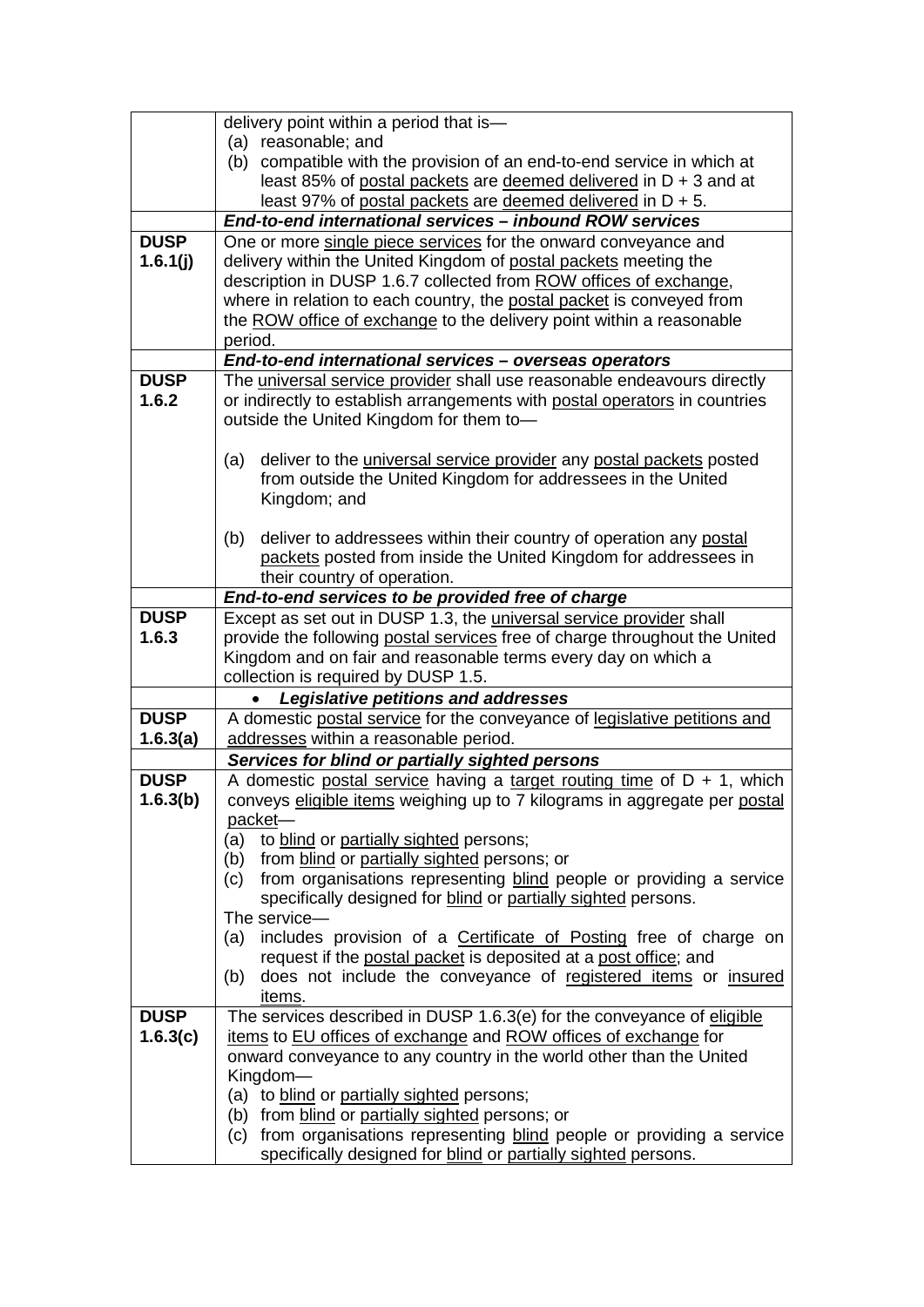| One or more services for the conveyance of postal packets weighing no<br>more than 7 kilograms, where the postal packet is conveyed to the EU<br>1.6.3(e)<br>office of exchange or the ROW office of exchange (as the case may be)<br>within a period that is-<br>(a) reasonable; and<br>compatible with a target routing time for the provision of the end-to-<br>(b)<br>end service of $D + 7$ .<br>The services-<br>include provision of a Certificate of Posting free of charge on request<br>(a)<br>if the postal packet is deposited at a post office; and<br>do not include the conveyance of registered items or insured items.<br>(b)<br>Description of postal packets for domestic services<br><b>DUSP</b><br>The description is:<br>1.6.4<br>(a) as to the postal packet's maximum dimensions—<br>if the postal packet is a right circular cylinder-<br>(i)<br>the length plus twice the diameter does not exceed 1040<br>(aa) |
|-------------------------------------------------------------------------------------------------------------------------------------------------------------------------------------------------------------------------------------------------------------------------------------------------------------------------------------------------------------------------------------------------------------------------------------------------------------------------------------------------------------------------------------------------------------------------------------------------------------------------------------------------------------------------------------------------------------------------------------------------------------------------------------------------------------------------------------------------------------------------------------------------------------------------------------------|
|                                                                                                                                                                                                                                                                                                                                                                                                                                                                                                                                                                                                                                                                                                                                                                                                                                                                                                                                           |
|                                                                                                                                                                                                                                                                                                                                                                                                                                                                                                                                                                                                                                                                                                                                                                                                                                                                                                                                           |
|                                                                                                                                                                                                                                                                                                                                                                                                                                                                                                                                                                                                                                                                                                                                                                                                                                                                                                                                           |
|                                                                                                                                                                                                                                                                                                                                                                                                                                                                                                                                                                                                                                                                                                                                                                                                                                                                                                                                           |
|                                                                                                                                                                                                                                                                                                                                                                                                                                                                                                                                                                                                                                                                                                                                                                                                                                                                                                                                           |
|                                                                                                                                                                                                                                                                                                                                                                                                                                                                                                                                                                                                                                                                                                                                                                                                                                                                                                                                           |
|                                                                                                                                                                                                                                                                                                                                                                                                                                                                                                                                                                                                                                                                                                                                                                                                                                                                                                                                           |
|                                                                                                                                                                                                                                                                                                                                                                                                                                                                                                                                                                                                                                                                                                                                                                                                                                                                                                                                           |
|                                                                                                                                                                                                                                                                                                                                                                                                                                                                                                                                                                                                                                                                                                                                                                                                                                                                                                                                           |
|                                                                                                                                                                                                                                                                                                                                                                                                                                                                                                                                                                                                                                                                                                                                                                                                                                                                                                                                           |
|                                                                                                                                                                                                                                                                                                                                                                                                                                                                                                                                                                                                                                                                                                                                                                                                                                                                                                                                           |
|                                                                                                                                                                                                                                                                                                                                                                                                                                                                                                                                                                                                                                                                                                                                                                                                                                                                                                                                           |
|                                                                                                                                                                                                                                                                                                                                                                                                                                                                                                                                                                                                                                                                                                                                                                                                                                                                                                                                           |
|                                                                                                                                                                                                                                                                                                                                                                                                                                                                                                                                                                                                                                                                                                                                                                                                                                                                                                                                           |
|                                                                                                                                                                                                                                                                                                                                                                                                                                                                                                                                                                                                                                                                                                                                                                                                                                                                                                                                           |
|                                                                                                                                                                                                                                                                                                                                                                                                                                                                                                                                                                                                                                                                                                                                                                                                                                                                                                                                           |
|                                                                                                                                                                                                                                                                                                                                                                                                                                                                                                                                                                                                                                                                                                                                                                                                                                                                                                                                           |
|                                                                                                                                                                                                                                                                                                                                                                                                                                                                                                                                                                                                                                                                                                                                                                                                                                                                                                                                           |
|                                                                                                                                                                                                                                                                                                                                                                                                                                                                                                                                                                                                                                                                                                                                                                                                                                                                                                                                           |
| millimetres:                                                                                                                                                                                                                                                                                                                                                                                                                                                                                                                                                                                                                                                                                                                                                                                                                                                                                                                              |
| the length does not exceed 900 millimetres; and<br>(bb)                                                                                                                                                                                                                                                                                                                                                                                                                                                                                                                                                                                                                                                                                                                                                                                                                                                                                   |
| the diameter does not exceed 900 millimetres;<br>(cc)                                                                                                                                                                                                                                                                                                                                                                                                                                                                                                                                                                                                                                                                                                                                                                                                                                                                                     |
| if the postal packet is not a right circular cylinder, the dimensions<br>(ii)                                                                                                                                                                                                                                                                                                                                                                                                                                                                                                                                                                                                                                                                                                                                                                                                                                                             |
| of the postal packet (measured at their widest points) do not                                                                                                                                                                                                                                                                                                                                                                                                                                                                                                                                                                                                                                                                                                                                                                                                                                                                             |
|                                                                                                                                                                                                                                                                                                                                                                                                                                                                                                                                                                                                                                                                                                                                                                                                                                                                                                                                           |
| exceed 610 millimetres by 460 millimetres by 460 millimetres;                                                                                                                                                                                                                                                                                                                                                                                                                                                                                                                                                                                                                                                                                                                                                                                                                                                                             |
| and                                                                                                                                                                                                                                                                                                                                                                                                                                                                                                                                                                                                                                                                                                                                                                                                                                                                                                                                       |
|                                                                                                                                                                                                                                                                                                                                                                                                                                                                                                                                                                                                                                                                                                                                                                                                                                                                                                                                           |
| as to the postal packet's minimum dimensions (measured at their<br>(b)                                                                                                                                                                                                                                                                                                                                                                                                                                                                                                                                                                                                                                                                                                                                                                                                                                                                    |
| narrowest points), each dimension of the postal packet exceeds                                                                                                                                                                                                                                                                                                                                                                                                                                                                                                                                                                                                                                                                                                                                                                                                                                                                            |
| 0.25 millimetres.                                                                                                                                                                                                                                                                                                                                                                                                                                                                                                                                                                                                                                                                                                                                                                                                                                                                                                                         |
| Description of postal packets for fast outgoing international services                                                                                                                                                                                                                                                                                                                                                                                                                                                                                                                                                                                                                                                                                                                                                                                                                                                                    |
| and slow outgoing ROW services                                                                                                                                                                                                                                                                                                                                                                                                                                                                                                                                                                                                                                                                                                                                                                                                                                                                                                            |
| <b>DUSP</b><br>The description is:                                                                                                                                                                                                                                                                                                                                                                                                                                                                                                                                                                                                                                                                                                                                                                                                                                                                                                        |
| 1.6.5                                                                                                                                                                                                                                                                                                                                                                                                                                                                                                                                                                                                                                                                                                                                                                                                                                                                                                                                     |
| at minimum, each dimension of the postal packet, measured at their<br>(a)                                                                                                                                                                                                                                                                                                                                                                                                                                                                                                                                                                                                                                                                                                                                                                                                                                                                 |
| narrowest points, exceeds 0.25 millimetres;                                                                                                                                                                                                                                                                                                                                                                                                                                                                                                                                                                                                                                                                                                                                                                                                                                                                                               |
|                                                                                                                                                                                                                                                                                                                                                                                                                                                                                                                                                                                                                                                                                                                                                                                                                                                                                                                                           |
| at maximum as to weight-<br>(b)                                                                                                                                                                                                                                                                                                                                                                                                                                                                                                                                                                                                                                                                                                                                                                                                                                                                                                           |
|                                                                                                                                                                                                                                                                                                                                                                                                                                                                                                                                                                                                                                                                                                                                                                                                                                                                                                                                           |
| if the postal packet contains items that are not printed papers, its<br>(i)                                                                                                                                                                                                                                                                                                                                                                                                                                                                                                                                                                                                                                                                                                                                                                                                                                                               |
| weight does not exceed 2 kilograms;                                                                                                                                                                                                                                                                                                                                                                                                                                                                                                                                                                                                                                                                                                                                                                                                                                                                                                       |
| (ii) if the postal packet only contains printed papers, its weight does                                                                                                                                                                                                                                                                                                                                                                                                                                                                                                                                                                                                                                                                                                                                                                                                                                                                   |
| not exceed 5 kilograms;                                                                                                                                                                                                                                                                                                                                                                                                                                                                                                                                                                                                                                                                                                                                                                                                                                                                                                                   |
|                                                                                                                                                                                                                                                                                                                                                                                                                                                                                                                                                                                                                                                                                                                                                                                                                                                                                                                                           |
| at maximum as to dimensions-<br>(c)                                                                                                                                                                                                                                                                                                                                                                                                                                                                                                                                                                                                                                                                                                                                                                                                                                                                                                       |
| if the postal packet is a right circular cylinder-<br>(i)                                                                                                                                                                                                                                                                                                                                                                                                                                                                                                                                                                                                                                                                                                                                                                                                                                                                                 |
| (aa) the length plus twice the diameter does not exceed 1040                                                                                                                                                                                                                                                                                                                                                                                                                                                                                                                                                                                                                                                                                                                                                                                                                                                                              |
| millimetres:                                                                                                                                                                                                                                                                                                                                                                                                                                                                                                                                                                                                                                                                                                                                                                                                                                                                                                                              |
| (bb) the length does not exceed 900 millimetres; and                                                                                                                                                                                                                                                                                                                                                                                                                                                                                                                                                                                                                                                                                                                                                                                                                                                                                      |
|                                                                                                                                                                                                                                                                                                                                                                                                                                                                                                                                                                                                                                                                                                                                                                                                                                                                                                                                           |
| (cc) the diameter does not exceed 900 millimetres;                                                                                                                                                                                                                                                                                                                                                                                                                                                                                                                                                                                                                                                                                                                                                                                                                                                                                        |
| if the postal packet is not a right circular cylinder-<br>(ii)                                                                                                                                                                                                                                                                                                                                                                                                                                                                                                                                                                                                                                                                                                                                                                                                                                                                            |
| (aa) the sum of the length, width and depth (measured at their                                                                                                                                                                                                                                                                                                                                                                                                                                                                                                                                                                                                                                                                                                                                                                                                                                                                            |
| widest points) does not exceed 900 millimetres; and                                                                                                                                                                                                                                                                                                                                                                                                                                                                                                                                                                                                                                                                                                                                                                                                                                                                                       |
| (bb) the greatest dimension (measured at its widest point)                                                                                                                                                                                                                                                                                                                                                                                                                                                                                                                                                                                                                                                                                                                                                                                                                                                                                |
| does not exceed 600 millimetres.                                                                                                                                                                                                                                                                                                                                                                                                                                                                                                                                                                                                                                                                                                                                                                                                                                                                                                          |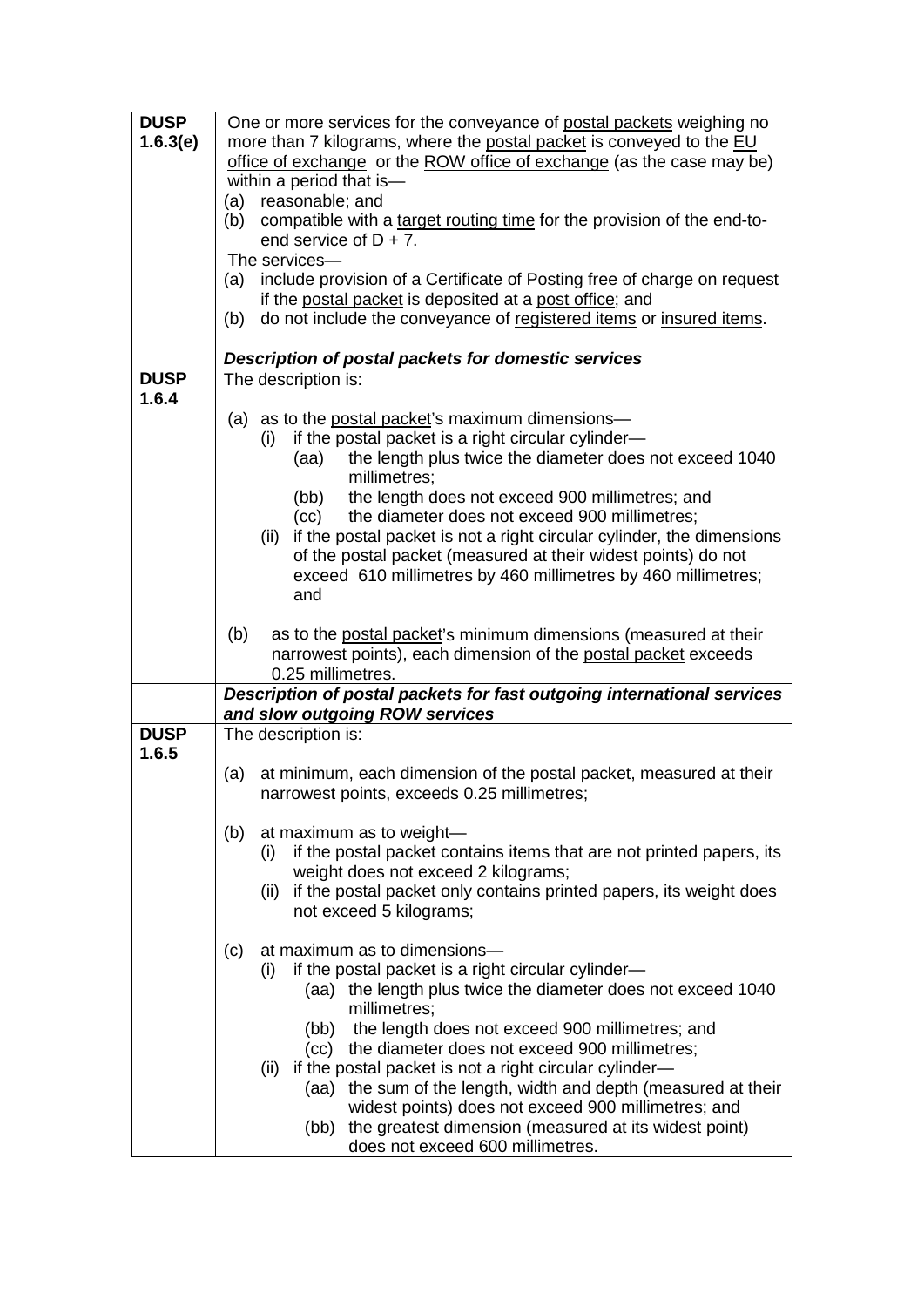|             | Description of postal packets for slow outgoing EU services                                                                                                                                                                                                                                                                                                                                                                                                                                                                                                                                 |  |  |  |
|-------------|---------------------------------------------------------------------------------------------------------------------------------------------------------------------------------------------------------------------------------------------------------------------------------------------------------------------------------------------------------------------------------------------------------------------------------------------------------------------------------------------------------------------------------------------------------------------------------------------|--|--|--|
| <b>DUSP</b> | The description is:                                                                                                                                                                                                                                                                                                                                                                                                                                                                                                                                                                         |  |  |  |
| 1.6.6       |                                                                                                                                                                                                                                                                                                                                                                                                                                                                                                                                                                                             |  |  |  |
|             | at minimum-<br>(a)<br>the weight of the postal packet exceeds 100 grams; and<br>(i)<br>the dimensions of the postal packet, measured at their narrowest<br>(ii)<br>points, exceed 245 millimetres by 165 millimetres by 5<br>millimetres;                                                                                                                                                                                                                                                                                                                                                   |  |  |  |
|             | (b)<br>at maximum as to weight-<br>if the postal packet contains items that are not printed papers, its<br>(i)<br>weight does not exceed 2 kilograms;<br>(ii) if the postal packet only contains printed papers, its weight does<br>not exceed 5 kilograms;                                                                                                                                                                                                                                                                                                                                 |  |  |  |
|             | (c)<br>at maximum as to dimensions-<br>if the postal packet is a right circular cylinder-<br>(i)<br>(aa) the length plus twice the diameter does not exceed<br>1040 millimetres;<br>(bb) the length does not exceed 900 millimetres; and<br>(cc) the diameter does not exceed 900 millimetres;<br>(ii) if the postal packet is not a right circular cylinder-<br>(aa) the sum of the length, width and depth (measured at<br>their widest points) does not exceed 900 millimetres; and<br>(bb) the greatest dimension (measured at its widest point)<br>does not exceed 600 millimetres.    |  |  |  |
|             | Description of postal packets for inbound services                                                                                                                                                                                                                                                                                                                                                                                                                                                                                                                                          |  |  |  |
| <b>DUSP</b> | The description is:                                                                                                                                                                                                                                                                                                                                                                                                                                                                                                                                                                         |  |  |  |
| 1.6.7       | at maximum as to weight-<br>(a)<br>if the postal packet only contains literature for the blind, its<br>(i)<br>weight does not exceed 7 kilograms;<br>(ii) if the postal packet contains anything else, its weight does not<br>exceed 2 kilograms;                                                                                                                                                                                                                                                                                                                                           |  |  |  |
|             | at maximum as to dimensions-<br>(b)<br>(i)<br>if the postal packet is a right circular cylinder-<br>(aa) the length plus twice the diameter does not exceed<br>1040 millimetres;<br>(bb) the length does not exceed 900 millimetres; and<br>(cc) the diameter does not exceed 900 millimetres;<br>if the postal packet is not a right circular cylinder-<br>(ii)<br>(aa) the sum of the length, width and depth (measured at<br>their widest points) does not exceed 900 millimetres; and<br>(bb) the greatest dimension (measured at its widest point)<br>does not exceed 600 millimetres. |  |  |  |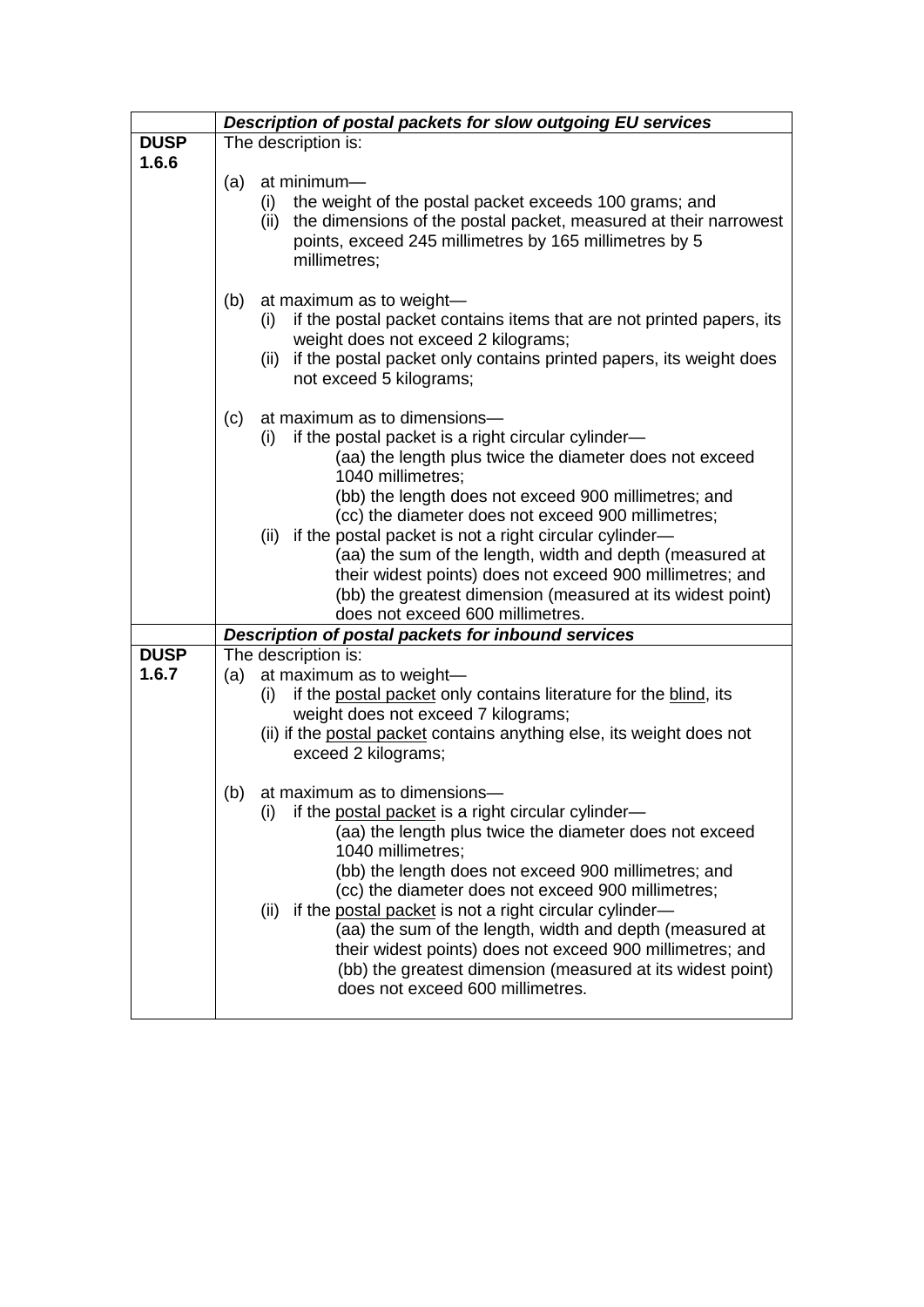## **1.7 Obligation to provide addressee services**

| <b>DUSP</b> | Except as set out in DUSP 1.3, the <i>universal service provider</i> shall provide |  |  |  |
|-------------|------------------------------------------------------------------------------------|--|--|--|
| 1.7.1       | the following postal services to addressees at affordable prices determined        |  |  |  |
|             | in accordance with a public tariff which is uniform throughout the United          |  |  |  |
|             | Kingdom, on fair and reasonable terms, and shall be available for                  |  |  |  |
|             | acquisition every day excluding any day which is a Sunday or a public              |  |  |  |
|             |                                                                                    |  |  |  |
|             | holiday in the place of acquisition.                                               |  |  |  |
|             | <b>Redirection services</b><br>$\bullet$                                           |  |  |  |
| <b>DUSP</b> | One or more services for addressees providing that during a specified              |  |  |  |
| 1.7.1(a)    | reasonable period all postal packets meeting the description in DUSP               |  |  |  |
|             | 1.6.4, that are to be delivered by the <i>universal service provider</i> to a      |  |  |  |
|             | particular addressee should be conveyed to a postal address other than             |  |  |  |
|             | that marked on the postal packet ("the redirection address") within a              |  |  |  |
|             | reasonable period, save that this service is not required-                         |  |  |  |
|             | where the redirection address is outside the United Kingdom and-<br>(a)            |  |  |  |
|             | • the postal packet contains registered items, insured items or goods;             |  |  |  |
|             | or                                                                                 |  |  |  |
|             | the postal packet exceeds 100 grams in weight, 240 millimetres in                  |  |  |  |
|             | length, 165 millimetres in width or 25 millimetres in thickness.                   |  |  |  |
|             | in relation to postal packets to a particular addressee or from a<br>(b)           |  |  |  |
|             | particular sender or class of sender, where the provision of the service           |  |  |  |
|             | in relation to those postal packets would create a substantial risk of             |  |  |  |
|             | crime;                                                                             |  |  |  |
|             | where the address marked on the postal packet or the redirection<br>(c)            |  |  |  |
|             | address relates to premises in relation to which it is reasonable not to           |  |  |  |
|             | provide the service; or                                                            |  |  |  |
|             | where the redirection address is a delivery office or a post office.<br>(d)        |  |  |  |
|             | <b>Post restante services</b><br>$\bullet$                                         |  |  |  |
| <b>DUSP</b> |                                                                                    |  |  |  |
|             | One or more free of charge services for addressees, which provide-                 |  |  |  |
| 1.7.1(b)    |                                                                                    |  |  |  |
|             | for the address of any specified post office in the UK to be used as an<br>(a)     |  |  |  |
|             | addressee's postal address for a reasonable period, and                            |  |  |  |
|             | for postal packets meeting the description in DUSP 1.6.4 for that<br>(b)           |  |  |  |
|             | addressee to be held at that post office for a reasonable period for               |  |  |  |
|             | collection by the addressee, provided, in relation to any post office,             |  |  |  |
|             | that it is reasonable for the post office concerned to be used to                  |  |  |  |
|             | provide the service.                                                               |  |  |  |
|             | <b>Retention services</b>                                                          |  |  |  |
| <b>DUSP</b> | One or more services for addressees which provide for a delay for a                |  |  |  |
|             |                                                                                    |  |  |  |
| 1.7.1(c)    | specified reasonable period to the target delivery date otherwise applicable       |  |  |  |
|             | to any postal packets meeting the description in DUSP 1.6.4.                       |  |  |  |

## **1.8 Obligation to provide access points for the universal service**

| <b>DUSP</b> | Except as OFCOM may have directed otherwise, the universal service    |  |  |  |
|-------------|-----------------------------------------------------------------------|--|--|--|
| 1.8.1       | provider shall provide, or procure the provision of, letter boxes and |  |  |  |
|             | other access points for the purpose of providing the universal postal |  |  |  |
|             | services referred to in DUSP 1.6.                                     |  |  |  |
|             |                                                                       |  |  |  |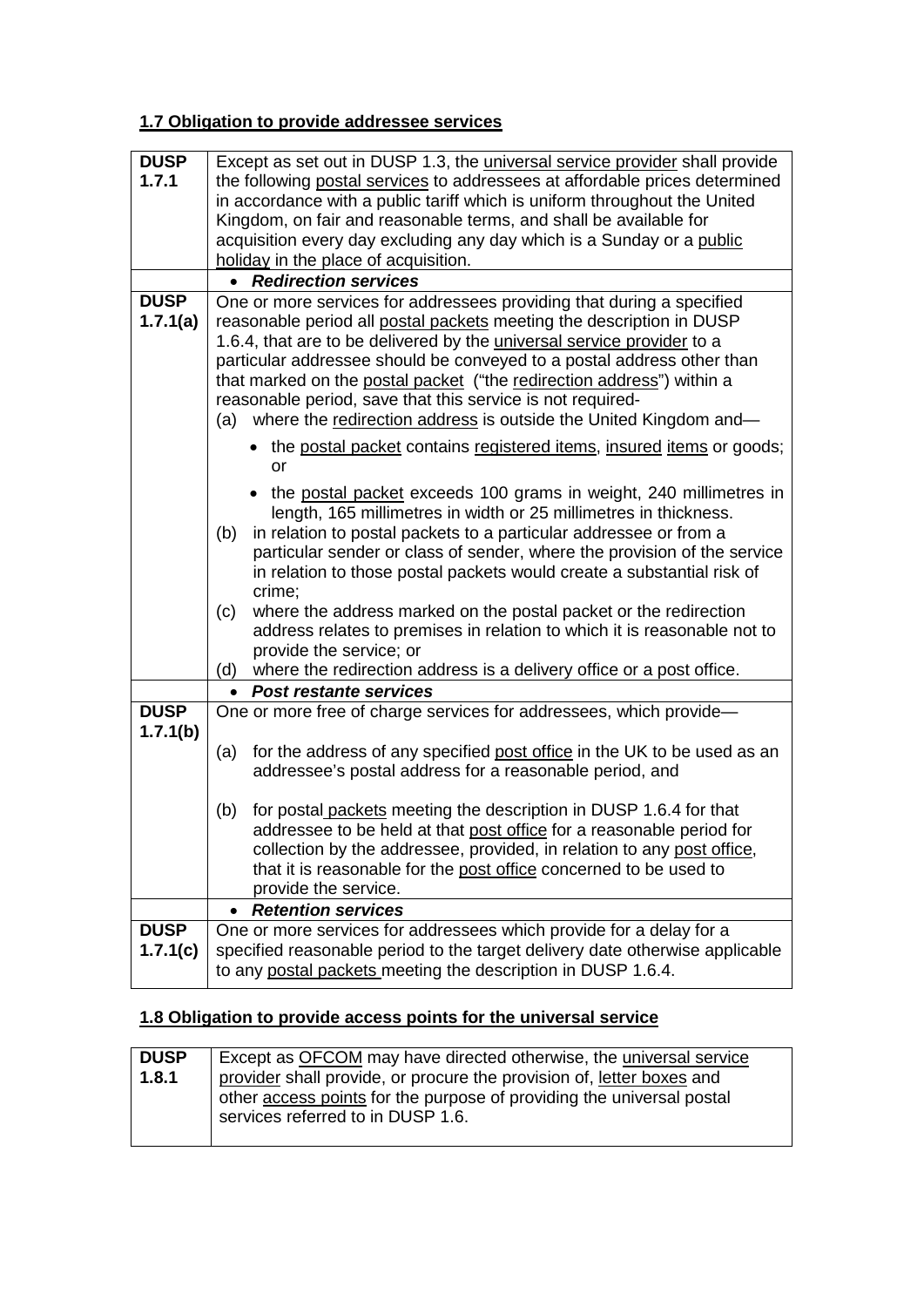| <b>DUSP</b> | In particular the universal service provider must ensure that -                                                                                                                                                                                                                                                                                                                                                                                                                  |  |  |  |  |
|-------------|----------------------------------------------------------------------------------------------------------------------------------------------------------------------------------------------------------------------------------------------------------------------------------------------------------------------------------------------------------------------------------------------------------------------------------------------------------------------------------|--|--|--|--|
| 1.8.2       |                                                                                                                                                                                                                                                                                                                                                                                                                                                                                  |  |  |  |  |
|             | (a) in the UK as a whole, the distribution of letter boxes is such that there                                                                                                                                                                                                                                                                                                                                                                                                    |  |  |  |  |
|             | is a letter box within half a mile of the premises of not less than 98%                                                                                                                                                                                                                                                                                                                                                                                                          |  |  |  |  |
|             | of users of postal services; and                                                                                                                                                                                                                                                                                                                                                                                                                                                 |  |  |  |  |
|             | (b) in the case of any users of postal services whose premises are not                                                                                                                                                                                                                                                                                                                                                                                                           |  |  |  |  |
|             | within half a mile of a letter box or other access point, the universal                                                                                                                                                                                                                                                                                                                                                                                                          |  |  |  |  |
|             | service provider shall provide, or procure the provision of, access to                                                                                                                                                                                                                                                                                                                                                                                                           |  |  |  |  |
|             | the universal service in a manner which sufficiently meets the<br>reasonable needs of such users, having regard to the costs and<br>operational practicalities of doing so; and<br>(c) the distribution of access points capable of receiving the largest<br>relevant postal packets and registered items is such that -<br>in the UK as a whole the premises of not less than 95% of users<br>(i)<br>of postal services are within 5 kilometres of such an access point;<br>and |  |  |  |  |
|             |                                                                                                                                                                                                                                                                                                                                                                                                                                                                                  |  |  |  |  |
|             |                                                                                                                                                                                                                                                                                                                                                                                                                                                                                  |  |  |  |  |
|             |                                                                                                                                                                                                                                                                                                                                                                                                                                                                                  |  |  |  |  |
|             |                                                                                                                                                                                                                                                                                                                                                                                                                                                                                  |  |  |  |  |
|             |                                                                                                                                                                                                                                                                                                                                                                                                                                                                                  |  |  |  |  |
|             |                                                                                                                                                                                                                                                                                                                                                                                                                                                                                  |  |  |  |  |
|             |                                                                                                                                                                                                                                                                                                                                                                                                                                                                                  |  |  |  |  |
|             | in all postcode areas the premises of not less than 95% of users<br>(ii)                                                                                                                                                                                                                                                                                                                                                                                                         |  |  |  |  |
|             | of postal services are within 10 kilometres of such an access                                                                                                                                                                                                                                                                                                                                                                                                                    |  |  |  |  |
|             | point, and such access points are available to the public in                                                                                                                                                                                                                                                                                                                                                                                                                     |  |  |  |  |
| <b>DUSP</b> | accordance with conveniently published schedules.<br>If exceptional circumstances exist such that pursuant to DUSP 1.3.2 no                                                                                                                                                                                                                                                                                                                                                      |  |  |  |  |
| 1.8.2A      | collection is required from a particular access point, that access point shall                                                                                                                                                                                                                                                                                                                                                                                                   |  |  |  |  |
|             | be taken into account for the purposes of DUSP 1.8.2 except as follows:                                                                                                                                                                                                                                                                                                                                                                                                          |  |  |  |  |
|             |                                                                                                                                                                                                                                                                                                                                                                                                                                                                                  |  |  |  |  |
|             | (a) If the exceptional circumstances concerned are those set out in                                                                                                                                                                                                                                                                                                                                                                                                              |  |  |  |  |
|             | paragraphs 5 (health and safety), 10 (difficulty of access: other) or 12<br>(anticipatory temporary health and safety closure), no account shall be<br>taken of the access point if the exceptional circumstances concerned<br>have persisted for 12 months or longer; and                                                                                                                                                                                                       |  |  |  |  |
|             |                                                                                                                                                                                                                                                                                                                                                                                                                                                                                  |  |  |  |  |
|             |                                                                                                                                                                                                                                                                                                                                                                                                                                                                                  |  |  |  |  |
|             |                                                                                                                                                                                                                                                                                                                                                                                                                                                                                  |  |  |  |  |
|             | (b) If the exceptional circumstances concerned are those set out in<br>paragraph 8 (third party blockage), account shall be taken of the                                                                                                                                                                                                                                                                                                                                         |  |  |  |  |
|             |                                                                                                                                                                                                                                                                                                                                                                                                                                                                                  |  |  |  |  |
|             | access point if either:<br>a collection is made from that access point at least once per<br>(i)                                                                                                                                                                                                                                                                                                                                                                                  |  |  |  |  |
|             |                                                                                                                                                                                                                                                                                                                                                                                                                                                                                  |  |  |  |  |
|             | week; or                                                                                                                                                                                                                                                                                                                                                                                                                                                                         |  |  |  |  |
|             | (ii) a collection is not made from that access point at least once per                                                                                                                                                                                                                                                                                                                                                                                                           |  |  |  |  |
|             | week but the exceptional circumstances concerned have                                                                                                                                                                                                                                                                                                                                                                                                                            |  |  |  |  |
| <b>DUSP</b> | persisted for less than 12 months.<br>The universal service provider shall within 3 months from 31 March each                                                                                                                                                                                                                                                                                                                                                                    |  |  |  |  |
| 1.8.2AA     | year provide an annual report to <b>OFCOM</b> on its provision of letter boxes in                                                                                                                                                                                                                                                                                                                                                                                                |  |  |  |  |
|             | the UK. The report shall include the following information:                                                                                                                                                                                                                                                                                                                                                                                                                      |  |  |  |  |
|             | the percentage of users of postal services across the UK with a letter<br>(a)                                                                                                                                                                                                                                                                                                                                                                                                    |  |  |  |  |
|             | box within half a mile, by straight line distance, of their premises as                                                                                                                                                                                                                                                                                                                                                                                                          |  |  |  |  |
|             | at 31 March that year, including details of any system used and steps                                                                                                                                                                                                                                                                                                                                                                                                            |  |  |  |  |
|             | taken to produce this calculation;                                                                                                                                                                                                                                                                                                                                                                                                                                               |  |  |  |  |
|             | the total number of letter boxes nationwide and per nation as at 31<br>(b)                                                                                                                                                                                                                                                                                                                                                                                                       |  |  |  |  |
|             | March that year, including a comparison with the previous year                                                                                                                                                                                                                                                                                                                                                                                                                   |  |  |  |  |
|             | (except in the first year); and                                                                                                                                                                                                                                                                                                                                                                                                                                                  |  |  |  |  |
|             | the number of customer complaints received by the universal service<br>(c)                                                                                                                                                                                                                                                                                                                                                                                                       |  |  |  |  |
|             | provider as at 31 March that year in relation to the provision and / or                                                                                                                                                                                                                                                                                                                                                                                                          |  |  |  |  |
|             | location of letter boxes (not including complaints regarding specified                                                                                                                                                                                                                                                                                                                                                                                                           |  |  |  |  |
|             | collection times).                                                                                                                                                                                                                                                                                                                                                                                                                                                               |  |  |  |  |
|             |                                                                                                                                                                                                                                                                                                                                                                                                                                                                                  |  |  |  |  |
|             | The universal service provider shall publish the report on its website within                                                                                                                                                                                                                                                                                                                                                                                                    |  |  |  |  |
|             | 3 months from 31 March each year.                                                                                                                                                                                                                                                                                                                                                                                                                                                |  |  |  |  |
|             |                                                                                                                                                                                                                                                                                                                                                                                                                                                                                  |  |  |  |  |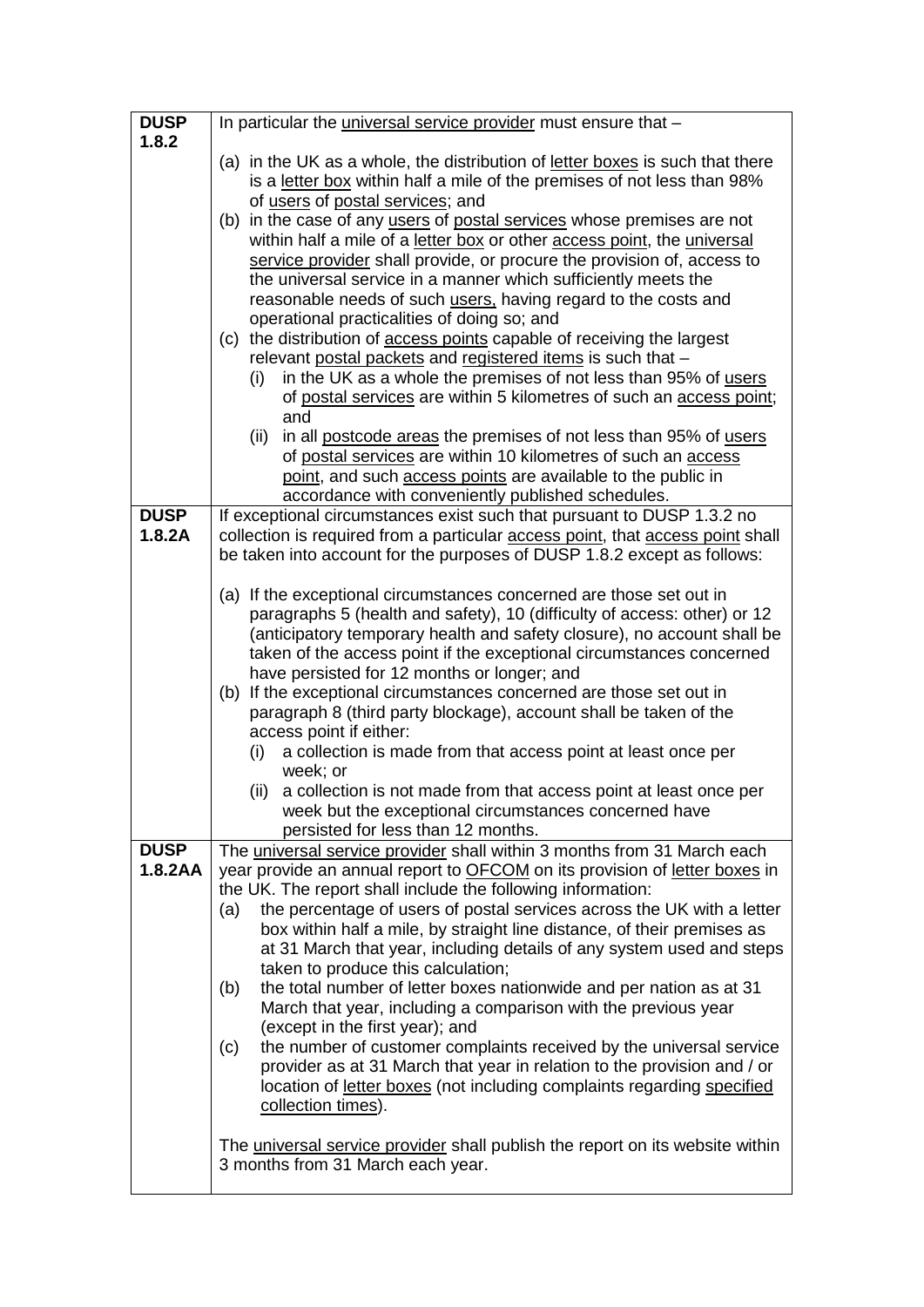| <b>DUSP</b> | The universal service provider shall establish, maintain, and review       |  |  |  |
|-------------|----------------------------------------------------------------------------|--|--|--|
| 1.8.3       | annually a statement of arrangements to ensure that users of postal        |  |  |  |
|             | services whose premises are not within 10 kilometres of an access point    |  |  |  |
|             | provided pursuant to DUSP 1.8.2(c) will be provided with reasonable        |  |  |  |
|             | access to such facilities.                                                 |  |  |  |
| <b>DUSP</b> | The universal service provider shall establish, maintain and review        |  |  |  |
| 1.8.4       | annually a statement of arrangements to ensure that users of postal        |  |  |  |
|             | services who are blind, partially sighted, infirm through age, chronically |  |  |  |
|             | sick, or disabled are able to post postal packets using the universal      |  |  |  |
|             | services regularly and as far as possible without significant cost to      |  |  |  |
|             | those users attributable to their difficulties.                            |  |  |  |

## **1.9 Obligation to meet performance targets**

| <b>DUSP</b>          | The universal service provider shall meet the performance targets set out                                                     |  |  |  |  |
|----------------------|-------------------------------------------------------------------------------------------------------------------------------|--|--|--|--|
| 1.9.1                | in Table 1 and in Table 2 for the <i>universal services</i> included in that Table,                                           |  |  |  |  |
|                      | measured on average in the United Kingdom as a whole throughout the                                                           |  |  |  |  |
|                      | periods of 12 months ending on 31 March in each year, excluding                                                               |  |  |  |  |
|                      | the Christmas period.                                                                                                         |  |  |  |  |
| <b>DUSP</b>          | The universal service provider shall monitor or procure the monitoring of its                                                 |  |  |  |  |
| 1.9.2                | performance in relation to the standards set out in Table 1 using                                                             |  |  |  |  |
|                      | an appropriate testing methodology.                                                                                           |  |  |  |  |
| <b>DUSP</b>          |                                                                                                                               |  |  |  |  |
| 1.9.3                | The universal service provider shall subject its monitoring to review                                                         |  |  |  |  |
|                      | annually as set out in Table 1, where:                                                                                        |  |  |  |  |
|                      | (a)<br><b>Method A</b> means the <i>universal service provider</i> shall appoint an                                           |  |  |  |  |
|                      |                                                                                                                               |  |  |  |  |
|                      | independent person to test and give an opinion on the suitability of                                                          |  |  |  |  |
|                      | the methodology used; and                                                                                                     |  |  |  |  |
|                      |                                                                                                                               |  |  |  |  |
|                      | (b)<br><b>Method B</b> means the <i>universal service provider</i> shall permit and                                           |  |  |  |  |
|                      | cooperate with audit of its monitoring by persons appointed<br>by OFCOM with the agreement of the universal service provider, |  |  |  |  |
|                      | which shall not be unreasonably withheld.                                                                                     |  |  |  |  |
|                      |                                                                                                                               |  |  |  |  |
| <b>DUSP</b><br>1.9.4 | The universal service provider shall monitor or procure the monitoring of its                                                 |  |  |  |  |
|                      | performance in relation to the D+3 standard set out in Table 2 for USO                                                        |  |  |  |  |
|                      | outgoing European Union services using an appropriate testing                                                                 |  |  |  |  |
|                      | methodology.                                                                                                                  |  |  |  |  |
| <b>DUSP</b>          | Where a standard in Table 1 or Table 2 is expressed by reference                                                              |  |  |  |  |
| 1.9.5                | to deemed delivery, this shall entail no obligation to monitor separately                                                     |  |  |  |  |
|                      | each one of the ways in which deemed delivery may be achieved.                                                                |  |  |  |  |
|                      |                                                                                                                               |  |  |  |  |
| <b>DUSP</b>          |                                                                                                                               |  |  |  |  |
| 1.9.6                | The universal service provider shall at all times maintain and comply with a                                                  |  |  |  |  |
|                      | code of practice for identifying the incidence of, and addressing the causes                                                  |  |  |  |  |
|                      | of, significant failure to meet the performance targets in relation to                                                        |  |  |  |  |
|                      | any postcode districts within a postcode area in which the performance                                                        |  |  |  |  |
|                      | targets overall are met.                                                                                                      |  |  |  |  |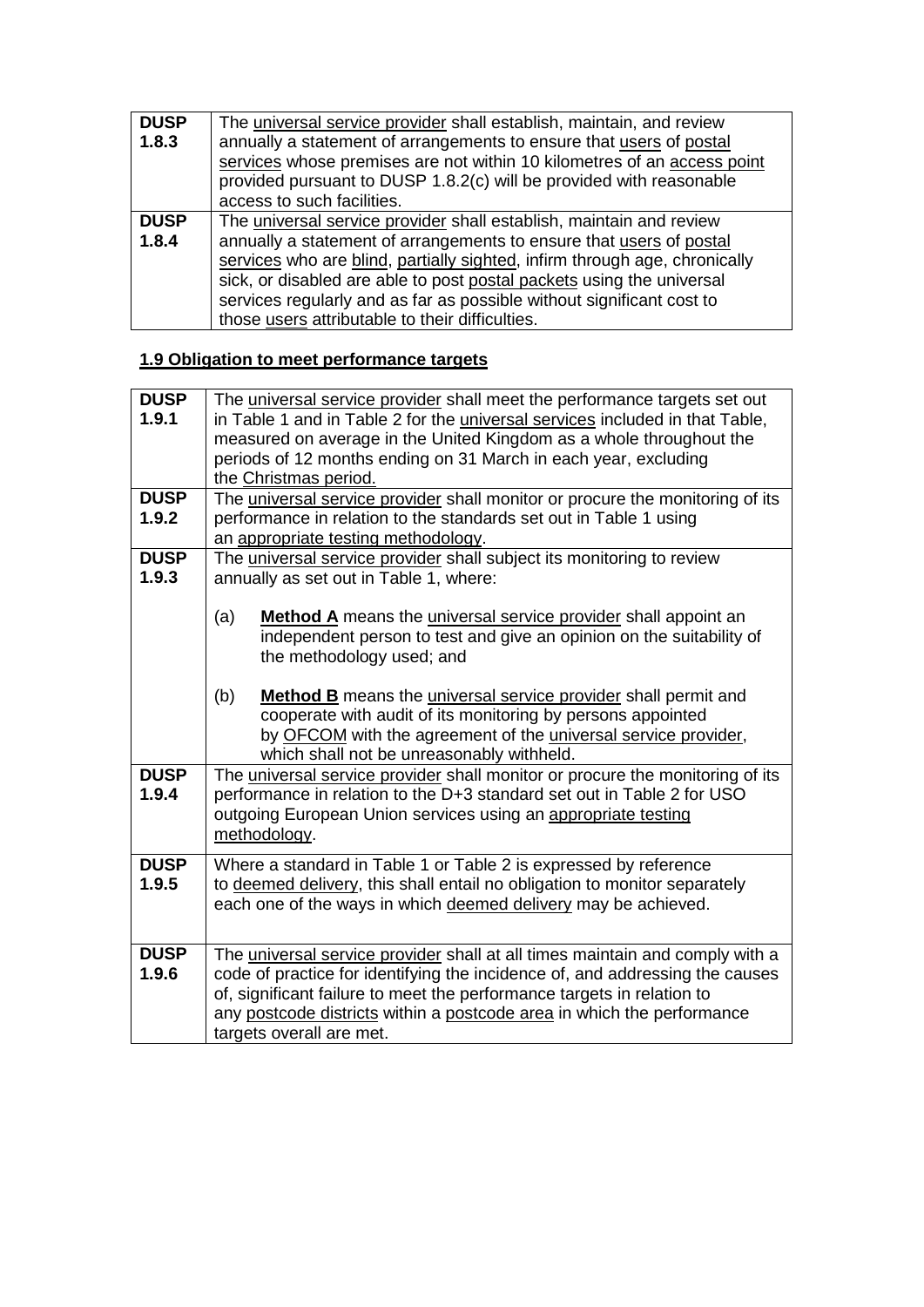| <b>USO</b>                          | <b>Standard</b>                                                                                                                                                                                                                                                                                     | <b>Performance</b><br>target $(\%)$ | <b>Review of</b><br>monitoring<br>method |
|-------------------------------------|-----------------------------------------------------------------------------------------------------------------------------------------------------------------------------------------------------------------------------------------------------------------------------------------------------|-------------------------------------|------------------------------------------|
| <b>Deliveries</b>                   |                                                                                                                                                                                                                                                                                                     |                                     |                                          |
| <b>DUSP</b><br>$1.4.1$ and<br>1.4.2 | Delivery routes completed each day upon<br>which a delivery is required by DUSP 1.4.1<br>and DUSP 1.4.2.                                                                                                                                                                                            | 99.90                               | A                                        |
|                                     | Postal packets deemed delivered in the UK<br>in the provision of the universal service.                                                                                                                                                                                                             | 99.50                               | B                                        |
| <b>DUSP</b><br>1.10.21              | Deliveries made every day upon which a<br>delivery is required by DUSP 1.4.1 and<br>DUSP 1.4.2, by the latest delivery<br>time notified to OFCOMpublished in<br>accordance with DUSP 1.10.21.                                                                                                       | N/A                                 | B                                        |
| <b>Collections</b>                  |                                                                                                                                                                                                                                                                                                     |                                     |                                          |
| <b>DUSP 1.5</b>                     | Public access points used in the provision of<br>any postal service provided pursuant to<br>DUSP 1.6, served each day upon which a<br>collection is required by DUSP 1.5.                                                                                                                           | 99.90                               | A                                        |
| <b>DUSP 1.5</b><br>and<br>1.10.21   | Collections made every day upon which a<br>collection is required by DUSP 1.5<br>from letter boxes and other public access<br>points used in the provision of any domestic<br>service provided pursuant to DUSP 1.6, at<br>or after the final time of collection advertised<br>on the access point. | N/A                                 | A                                        |
|                                     | <b>Domestic end-to-end services</b>                                                                                                                                                                                                                                                                 |                                     |                                          |
| <b>DUSP</b><br>1.6.1(a)             | USO priority services: services provided<br>pursuant to DUSP 1.6.1(a) deemed<br>delivered with an actual routing time of D+1.                                                                                                                                                                       | 93.0                                | B                                        |
| <b>DUSP</b><br>1.6.1(a)             | USO priority services provided pursuant to<br>DUSP 1.6.1(a), purchased by postage<br>stamp and by meter: deemed delivered with<br>an actual routing time of D+1 in<br>each postcode area apart from HS, KW and<br>ZE.                                                                               | 91.5                                | В                                        |
| <b>DUSP</b><br>1.6.1(a)             | USO priority services provided pursuant to<br>DUSP 1.6.1(a), purchased by postage<br>stamp and by meter: deemed delivered with<br>an actual routing time of D+1 in each of<br>the postcode areas HS, KW and ZE.                                                                                     | N/A                                 | B                                        |
| <b>DUSP</b><br>1.6.1(b)             | USO standard services provided pursuant to<br>DUSP 1.6.1(b) for postal packets: deemed<br>delivered with an actual routing time of D+3.                                                                                                                                                             | 98.5                                | В                                        |

**Table 1 – domestic standards, performance targets and monitoring**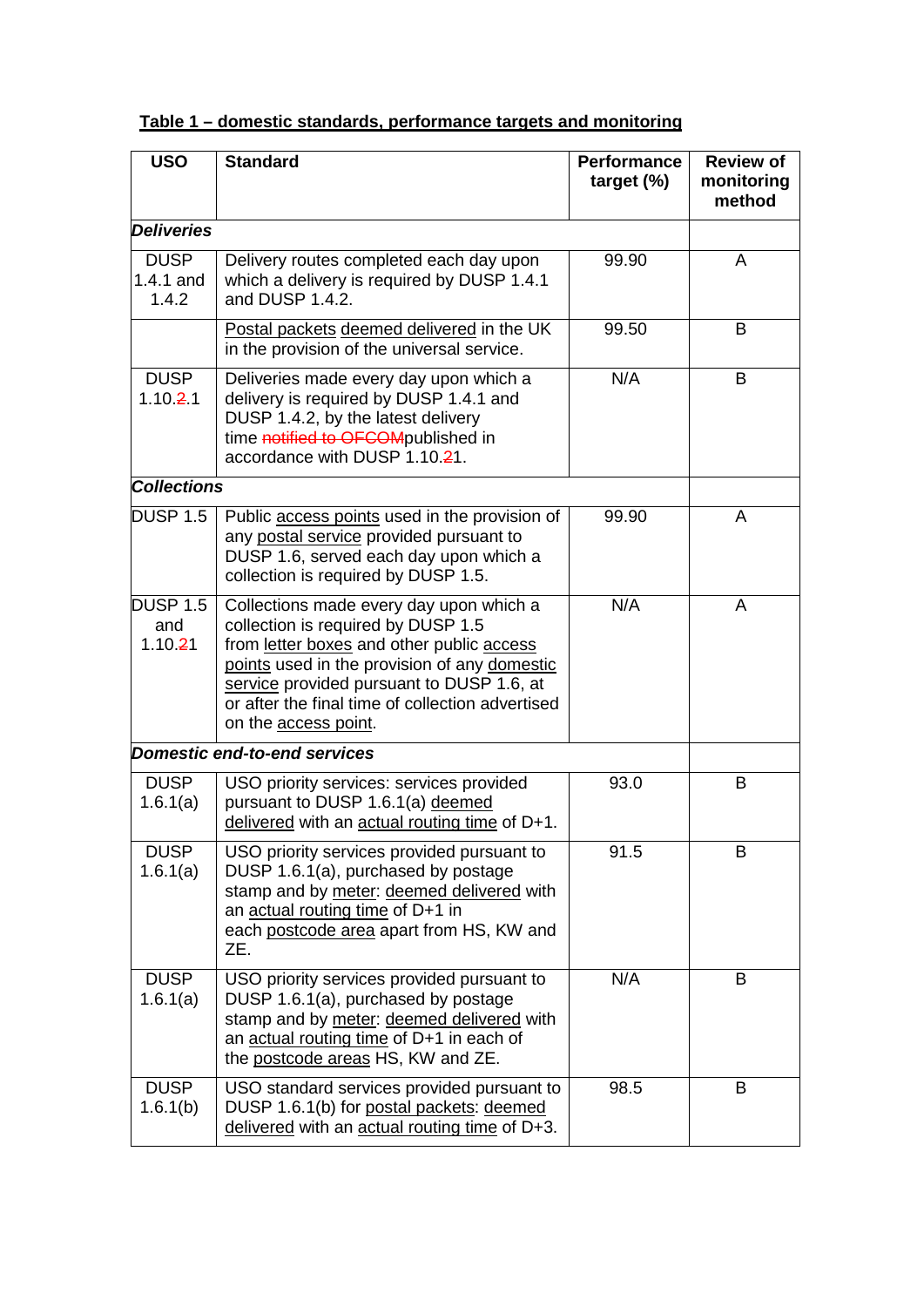| <b>DUSP</b> | USO registered and insured services for      | 99.0 | Α |
|-------------|----------------------------------------------|------|---|
| 1.6.1(d)    | postal packets weighing no more than 10      |      |   |
|             | kilograms, provided pursuant to DUSP         |      |   |
|             | 1.6.1(d): deemed delivered with an actual    |      |   |
|             | routing time as specified in accordance with |      |   |
|             | DUSP 1.6.1(d).                               |      |   |
|             |                                              |      |   |

## **Table 2 – EU standards and performance targets**

| <b>USO</b>              | <b>Standard</b>                                                                                                                       | <b>Performance</b><br>target $(\%)$ |
|-------------------------|---------------------------------------------------------------------------------------------------------------------------------------|-------------------------------------|
| <b>DUSP</b><br>1.6.1(g) | USO incoming European Union services provided<br>pursuant to DUSP 1.6.1(g) deemed delivered with<br>an actual routing time of D+3.    | 85                                  |
| <b>DUSP</b><br>1.6.1(g) | USO incoming European Union services provided<br>pursuant to DUSP 1.6.1(g) deemed delivered with<br>an actual routing time of D+5.    | 97                                  |
| <b>DUSP</b><br>1.6.1(f) | USO outgoing European Union services provided<br>pursuant to DUSP 1.6.1(f) deemed delivered with<br>an actual routing time of $D+3$ . | 85                                  |
| <b>DUSP</b><br>1.6.1(f) | USO outgoing European Union services provided<br>pursuant to DUSP 1.6.1(f) deemed delivered with<br>an actual routing time of D+5.    | 97                                  |

## **1.10 Obligation to notify and publish information**

| <b>DUSP</b> | The universal service provider shall notify OFCOM and the                                                                                                                                     |  |
|-------------|-----------------------------------------------------------------------------------------------------------------------------------------------------------------------------------------------|--|
| 1.10.1      | Consumer Advocacy Bodies of, and publish in such a manner as will                                                                                                                             |  |
|             | ensure reasonable publicity for it and maintain clear and up-to-date                                                                                                                          |  |
|             | information concerning-                                                                                                                                                                       |  |
|             | the brand names of the services it provides with a view to meeting its<br>(a)<br>obligations under DUSP 1.6 and 1.7;                                                                          |  |
|             | the terms and conditions of those services (including prices); and<br>(b)                                                                                                                     |  |
|             | its latest delivery times and its specified collection times.<br>(C)<br>sed change to the information in (a) and (b), at least one<br>in advance of the date on which it is to be implemented |  |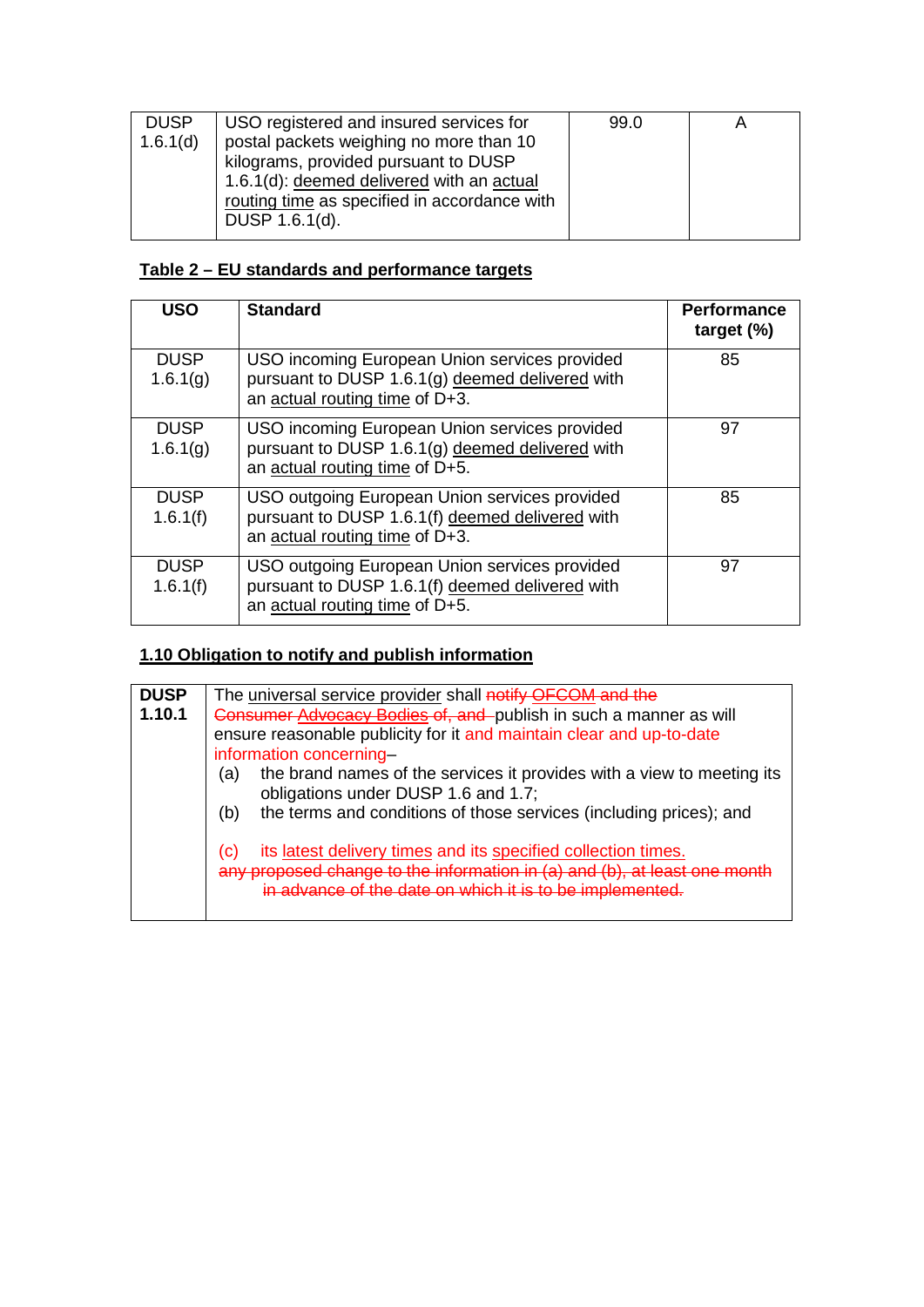| <b>DUSP</b> | The universal service provider shall notify OFCOM and the Consumer                                   |  |  |
|-------------|------------------------------------------------------------------------------------------------------|--|--|
| 1.10.2      | Advocacy Bodies of, and publish in such a manner as will ensure                                      |  |  |
|             | reasonable publicity for it, details of any changes it intends to make to the                        |  |  |
|             | following information, at least one month in advance of the date on which                            |  |  |
|             | the relevant change is intended to be implemented -                                                  |  |  |
|             | the brand names of the services it provides with a view to meeting its<br>(a)                        |  |  |
|             | obligations under DUSP 1.6 and 1.7;                                                                  |  |  |
|             | $(a)(b)$ the terms and conditions of those services, including prices, with the                      |  |  |
|             | exception of any reduction in pricesthe latest delivery times for the                                |  |  |
|             | United Kingdom and the specified collection times:;                                                  |  |  |
|             | (b)(c) any changes it intends to make to its latest delivery times and                               |  |  |
|             | its specified collection times not less than three months prior to the                               |  |  |
|             | change being made; and                                                                               |  |  |
|             | (c)(d) every re classification of addresses that will result in the latest                           |  |  |
|             | delivery time of an address becoming later and ofevery re-                                           |  |  |
|             | classification of <b>access points</b> that will result in an <b>access</b>                          |  |  |
|             | point's specified collection time starting earlier, within one month of                              |  |  |
|             | such a change.                                                                                       |  |  |
| <b>DUSP</b> | The universal service provider shall publish its latest delivery times and                           |  |  |
| 4.10.3      | its specified collection times and shall ensure any changes to them are                              |  |  |
|             | published within one month of the change in such a manner as will ensure                             |  |  |
|             | reasonable publicity for them.                                                                       |  |  |
| <b>DUSP</b> | The universal service provider shall publish, in such a manner as will                               |  |  |
| 1.10.43     | ensure reasonable publicity for them, its statement of arrangements under                            |  |  |
|             | DUSP 1.8.3 (access arrangements for premises more than 10 km from                                    |  |  |
|             | access points) and DUSP 1.8.4 (access arrangements for those facing                                  |  |  |
|             | mobility challenges).                                                                                |  |  |
| <b>DUSP</b> | The universal service provider shall notify OFCOM and the Consumer                                   |  |  |
| 1.10.54     | Advocacy Bodies and publish, no later than two months from the end of                                |  |  |
|             | each quarter, its performance for that quarter in relation to -<br>all the standards in Table 1; and |  |  |
|             | (a)<br>the D+3 standard for the European Union outgoing service required                             |  |  |
|             | (b)<br>by DUSP 1.6.1(f).                                                                             |  |  |
| <b>DUSP</b> | The universal service provider shall notify OFCOM and the Consumer                                   |  |  |
| 1.10.65     | Advocacy Bodies and publish in such a manner as will ensure reasonable                               |  |  |
|             | publicity for it, no later than two months from the end of each Christmas                            |  |  |
|             | period, its performance during that Christmas period in relation to -                                |  |  |
|             | the D+3 standard for the European Union outgoing service required<br>(a)                             |  |  |
|             | by DUSP $1.6.1(f)$ ; and                                                                             |  |  |
|             | all the standards in Table 1 apart from -<br>(b)                                                     |  |  |
|             | deliveries made every day upon which a delivery is required in<br>(i)                                |  |  |
|             | the area in question by the latest delivery time notified                                            |  |  |
|             | to OFCOM in accordance with DUSP 1.10.2; and                                                         |  |  |
|             | collections made each day upon which a collection is required in<br>(ii)                             |  |  |
|             | the area in question from letter boxes and other access points                                       |  |  |
|             | used in the provision of any domestic service provided pursuant                                      |  |  |
|             | to DUSP 1.6, at or after the final time of collection advertised on                                  |  |  |
|             | the access point.                                                                                    |  |  |
| <b>DUSP</b> | The universal service provider shall notify OFCOM and the Consumer                                   |  |  |
| 1.10.76     | Advocacy Bodies and publish in such a manner as will ensure reasonable                               |  |  |
|             | publicity for it, no later than three months from 31 March each year, its                            |  |  |
|             | performance in relation to the following standards for the period of 12                              |  |  |